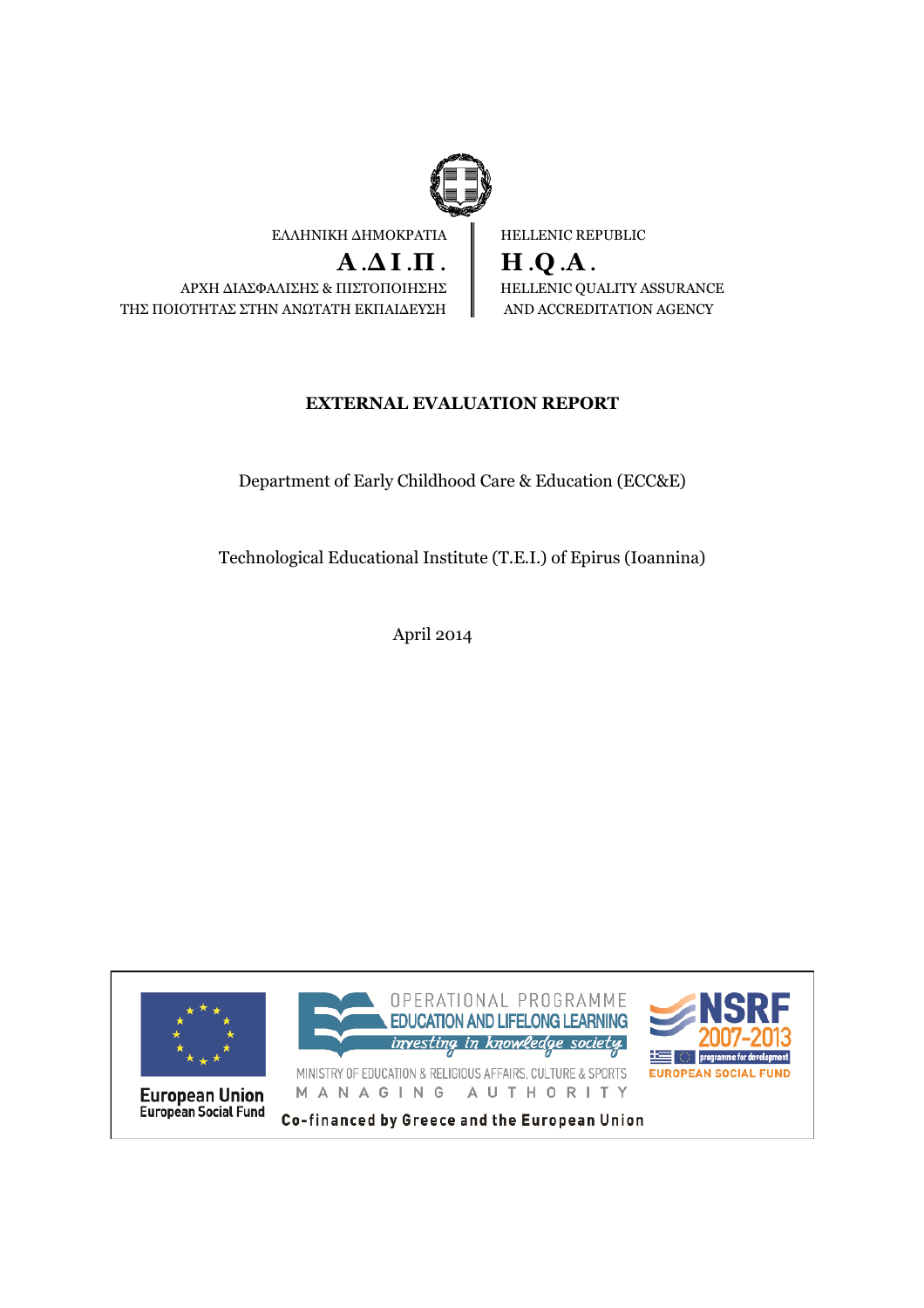#### **TABLE OF CONTENTS**

#### The External Evaluation Committee

#### **Introduction**

I. The External Evaluation Procedure

- $\bullet$ Brief account of documents examined, of the Site Visit, meetings and facilities visited.
- **II. The Internal Evaluation Procedure** 
	- Comments on the quality and completeness of the documentation provided and on the overall acceptance of and participation in the Quality Assurance procedures by the Department.

#### A. Curriculum

**APPROACH** 

• Goals and objectives of the Curriculum, structure and content, intended learning outcomes

**IMPLEMENTATION** 

• Rationality, functionality, effectiveness of the Curriculum.

**RESULTS** 

• Maximizing success and dealing with potential inhibiting factors.

**IMPROVEMENT** 

• Planned improvements.

#### **B.** Teaching

**APPROACH** 

• Pedagogic policy and methodology, means and resources.

**IMPLEMENTATION** 

• Ouality and evaluation of teaching procedures, teaching materials and resources, mobility.

**RESULTS** 

• Efficacy of teaching, understanding of positive or negative results.

**IMPROVEMENT** 

• Proposed methods for improvement.

#### C. Research

**APPROACH** 

• Research policy and main objectives.

**IMPLEMENTATION** 

• Research promotion and assessment, quality of support and infrastructure.

**RESULTS** 

• Research projects and collaborations, scientific publications and applied results.

**IMPROVEMENT** 

• Proposed initiatives aiming at improvement.

#### **D. All Other Services**

**APPROACH** 

• Quality and effectiveness of services provided by the Department.

**IMPLEMENTATION** 

• Organization and infrastructure of the Department's administration (e.g. secretariat of the Department).

**RESULTS** 

• Adequateness and functionality of administrative and other services.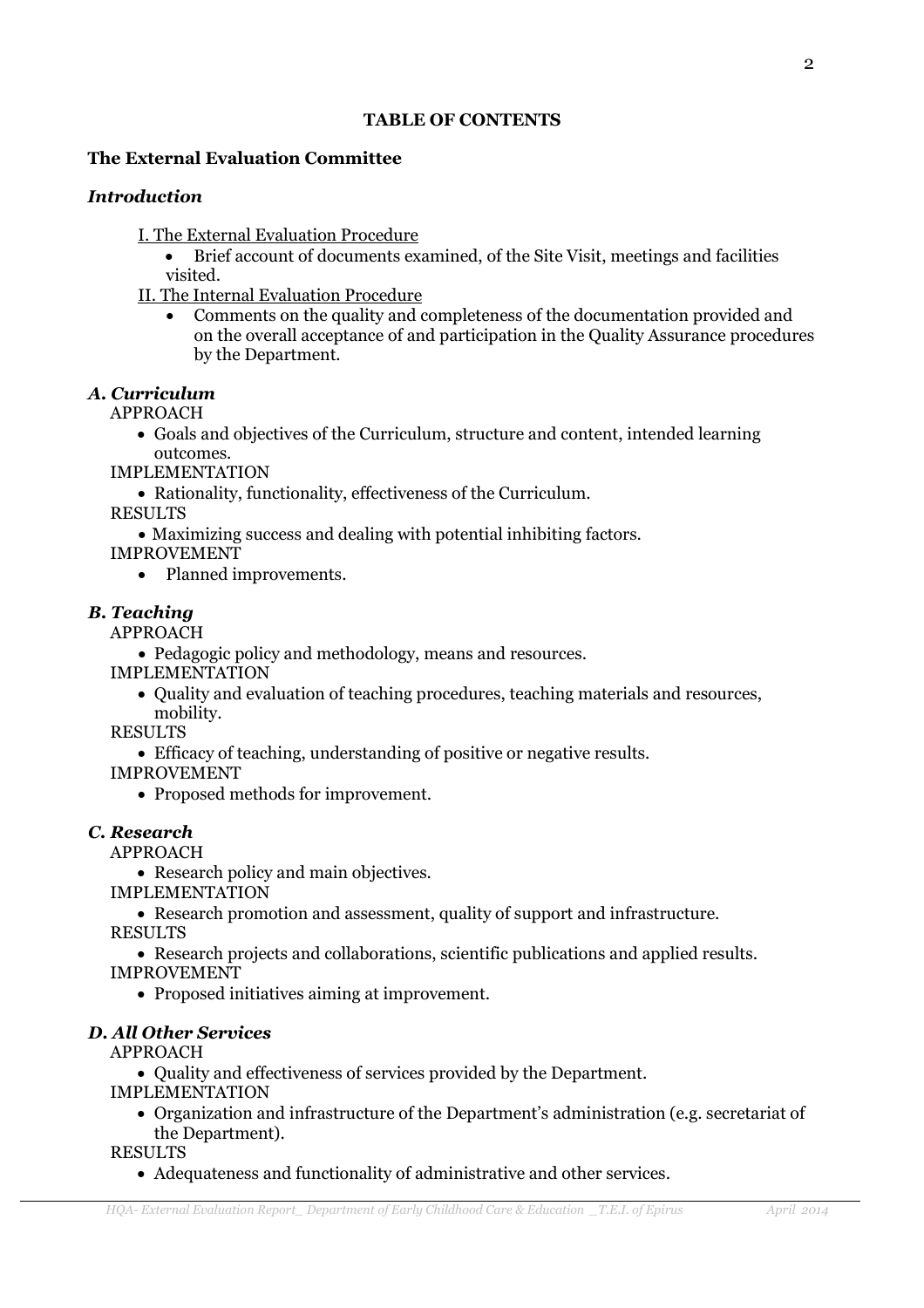#### **IMPROVEMENTS**

• Proposed initiatives aiming at improvement.

#### Collaboration with social, cultural and production organizations

#### E. Strategic Planning, Perspectives for Improvement and Dealing with Potential **Inhibiting Factors**

• Short-, medium- and long-term goals and plans of action proposed by the Department.

#### F. Final Conclusions and recommendations of the EEC on:

• The development and present situation of the Department, good practices and weaknesses identified through the External Evaluation process, recommendations for improvement.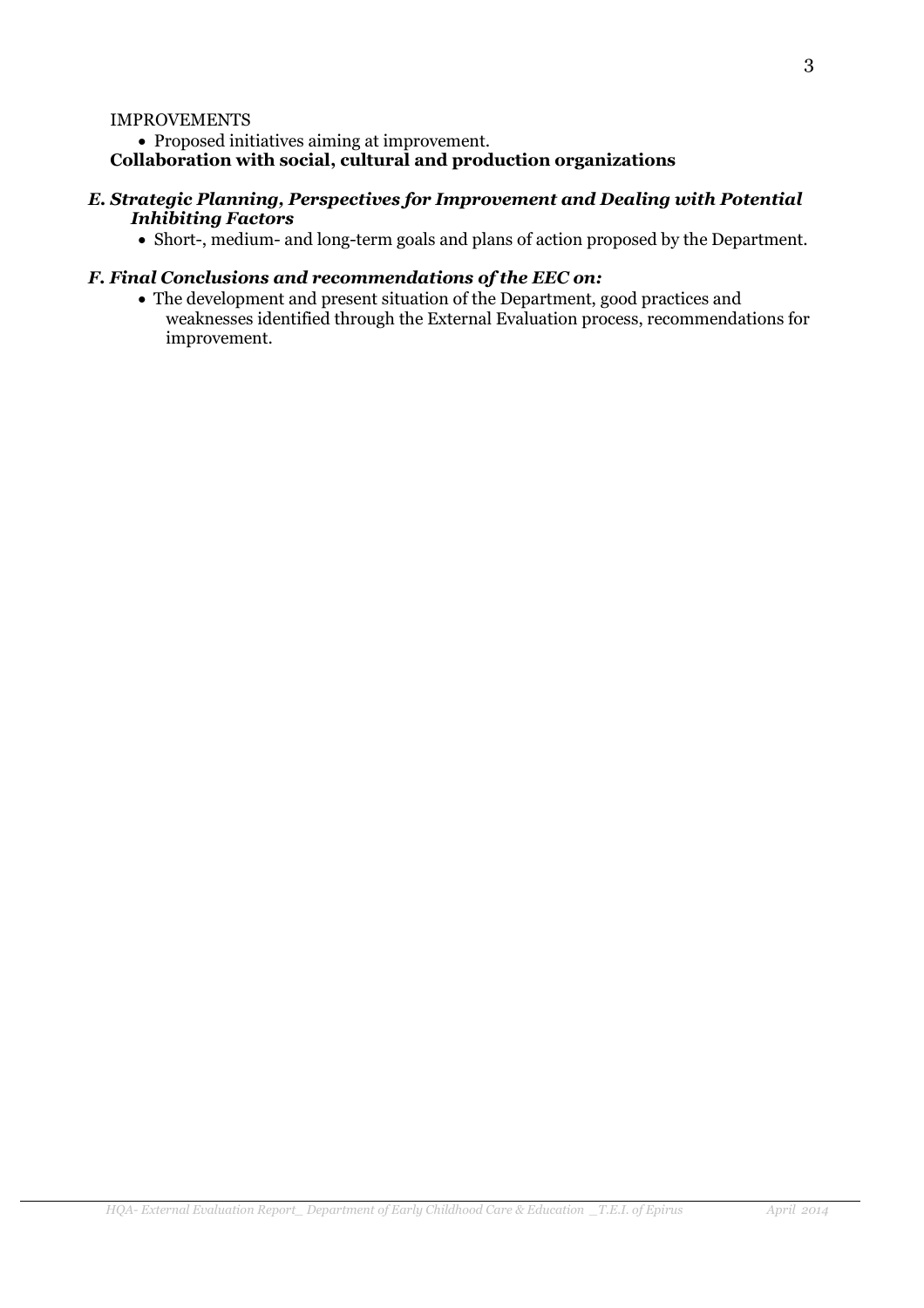#### **External Evaluation Committee**

The External Evaluation Committee (EEC) responsible for the External Evaluation of the Department of Early Childhood Care & Education (ECC&E) of the Technological Educational Institute of Epirus (TEI-Epirus) in Ioannina consisted of the following four (4) expert evaluators drawn from the Registry constituted by the HQA in accordance with Law 3374/2005:

- 1. Dr Ageliki Nicolopoulou, Professor, Department of Psychology, Lehigh University, Bethlehem, Pennsylvania, USA. (Coordinator)
- 2. Dr Mary Andrianopoulos, Associate Professor, Department of Communication Disorders, University of Massachusetts-Amherst, USA.
- **3.** Dr Helen Phtiaka, Associate Professor, Department of Education, University of Cyprus, Cyprus.
- 4. Dr George Philippou, Professor Emeritus, University of Cyprus and University of Nicosia, Cyprus.

N.B. The structure of the "Template" proposed for the External Evaluation Report mirrors the requirements of Law 3374/2005 and corresponds overall to the structure of the Internal Evaluation Report submitted by the Department.

The length of text in each box is free. Questions included in each box are not exclusive nor should they always be answered separately; they are meant to provide a general outline of matters that should be addressed by the Committee when formulating its comments.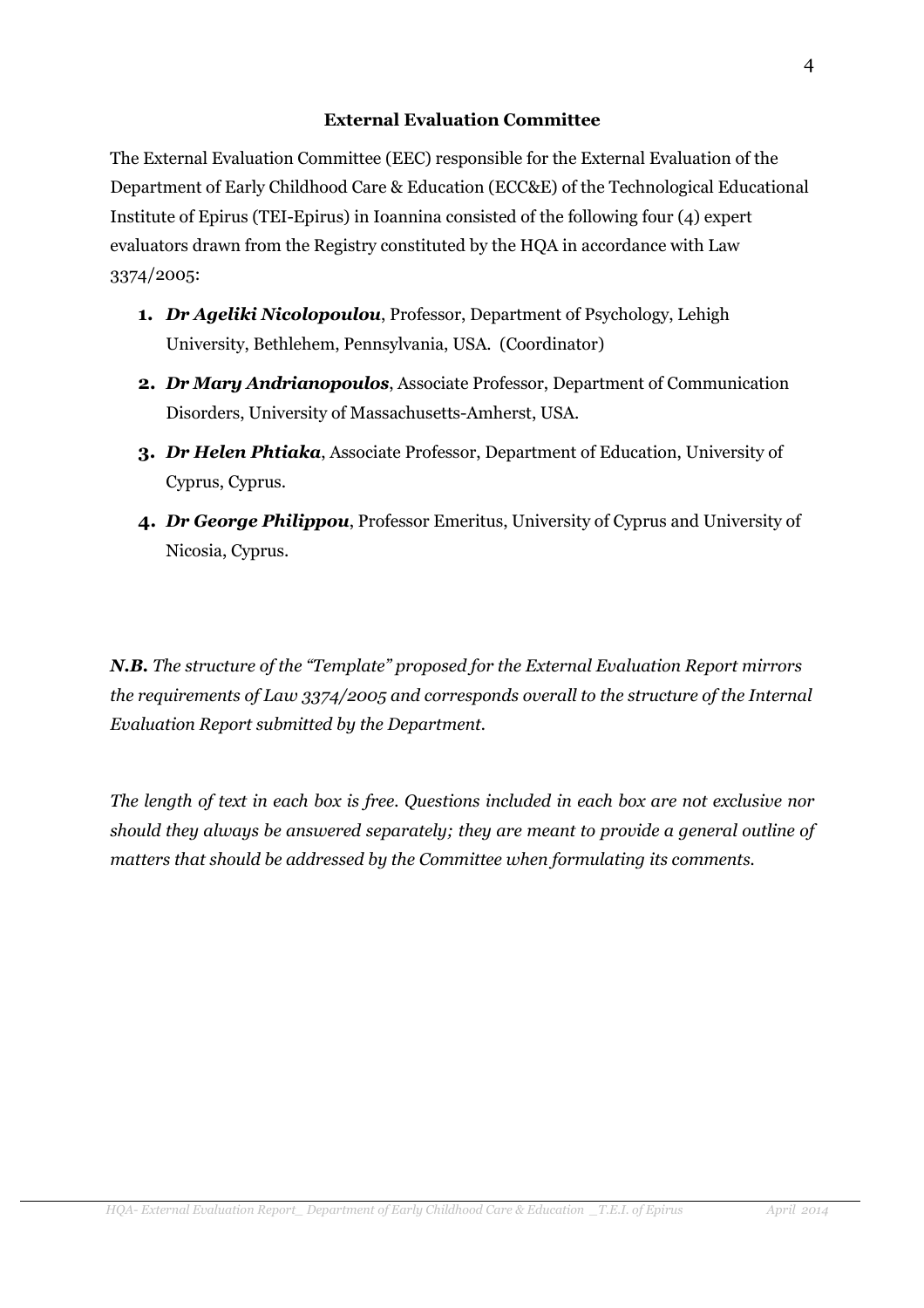### **Introduction**

### **I. The External Evaluation Procedure**

The External Evaluation Committee (EEC) welcomed the opportunity to participate in this evaluation by the Greek Ministry of Education for the Department of Early Childhood Care & Education (ECC&E) of the Technological Educational Institute of Epirus (TEI-Epirus) in Ioannina. The President of TEI-Epirus (Ioannina), the two (2) Vice Presidents. the Dean, a member of the Quality Assessment Unit, and the ECC&E faculty and staff contributed whole-heartedly to the evaluation process with professionalism, honesty, and enthusiasm. The sections that follow discuss the unanimous conclusions reached by the EEC.

**Brief description of the ECC&E Department.** The Department resides within the School of Health and Social Welfare, which is comprised of three (3) departments: ECC&E, Nursing, and Speech & Language Therapy.

As of September 2013, the academic personnel of the ECC&E Department is comprised of two (2) Professors, one (1) Assistant Professor, two (2) lecturers, six (6) contracted faculty members, and three (3) members of administrative staff. During the 2012-2013 academic year, the faculty and staff of the ECC&E Department were comprised of 28 people. The Department accepted approximately 120 students into its undergraduate program during the 2013-2014 academic year. As of September 2013, the total undergraduate student body in the Department consists of approximately 1000 students, among whom 829 (84%) are currently within the four-year normal term of study and 158 (16%) have exceeded the four-year period of study. The number of students who graduated during the past three academic years is as follows: 213 (2012-2013); 165 (2011-2012) and 121 (2010- $2011$ ).

**Brief outline of the site visit.** The site visit of the EEC took place during March 31 to April 2, 2014. On March 31, the EEC visited the ECC&E Department's headquarters on the TEI-Epirus Ioannina campus for a meeting with the member of the local evaluation unit as well as all five members of the department:

-Professor Papadopoulos, Member of the Quality Assessment Unit, Professor of Biochemistry and Biophysics;

-Professor Mantziou, Dean of the School in Health and Social Welfare & Professor of Developmental Psychology;

-Dr. Vrionis, M.D. Professor of Pediatrics;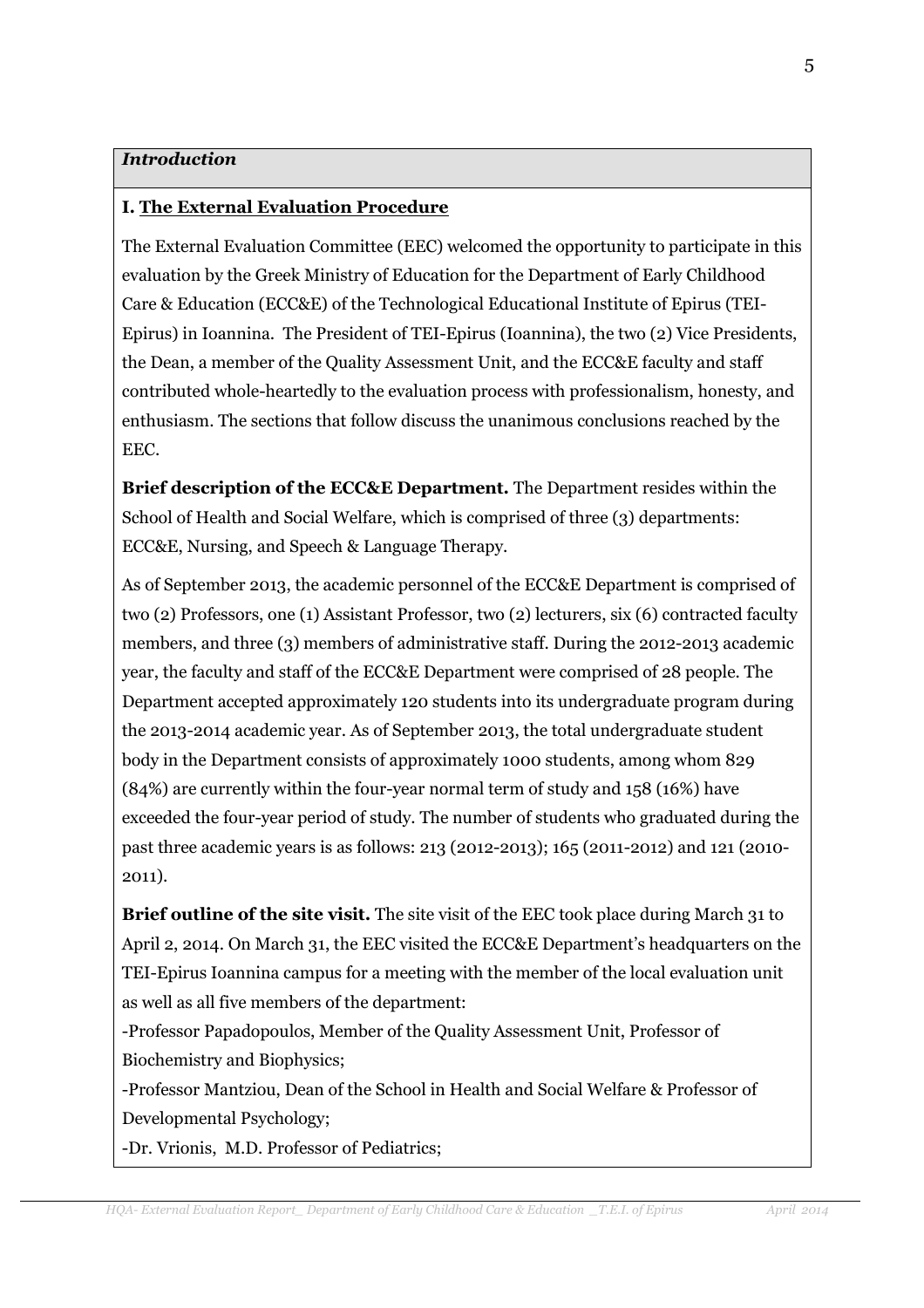- Assistant Professor Gitonas, Chair of the ECC&E Department;

- and Lecturers of ECC&E, Ms. Kainourgiou and Karavida.

The second day and half of the third day, the EEC met with these same individuals as well as others as detailed below.

# The EEC visited the following facilities:

- The main campus of the ECC&E Department;
- the ECC&E laboratories and workshops;  $\bullet$
- the administrative offices;
- the gymnasium and health facilities;
- the on-campus preschool center;
- a theatre room, an auditorium, and several lecture rooms;  $\bullet$
- the TEI-Epirus Health Science and Social Welfare library.

# The EEC was provided the following documents for their review:

- The orienting documents provided to us by HOA;  $\bullet$
- the Internal Evaluation Report (IER) of the ECC&E for the academic years 2012-2013, which included a sample of the course evaluation form provided to the students: this report was accompanied by several Appendices with an extensive set of tables along with course syllabi for the entire curriculum and a list of publications by the ECC&E faculty for the last five year (2008-2013);
- the 2012-2013 Revised Program of Study document in accordance with the MD E5/46350; the ADIP ECC&E School Profile document, curriculum vitae (CV) of the **ECC&E** faculty;
- a sample of student theses and course paper projects;
- a flash drive with the PowerPoint presentation that took place during the second day of the site visit; some handouts, protocols for practicum, a demonstration of the digital program that is been developed to track the student body with respect to practicum placements, completion of assignments as well as faculty supervision and evaluation:
- a sample of published books written or translated by a few of the ECC&E faculty, including some course textbooks.

# The EEC met and interviewed the following individuals during the site visit:

• The TEI President, the Vice President of Academics, the Vice President of Finance, ECC&E faculty and staff, and one member of the Quality Assessment Unit;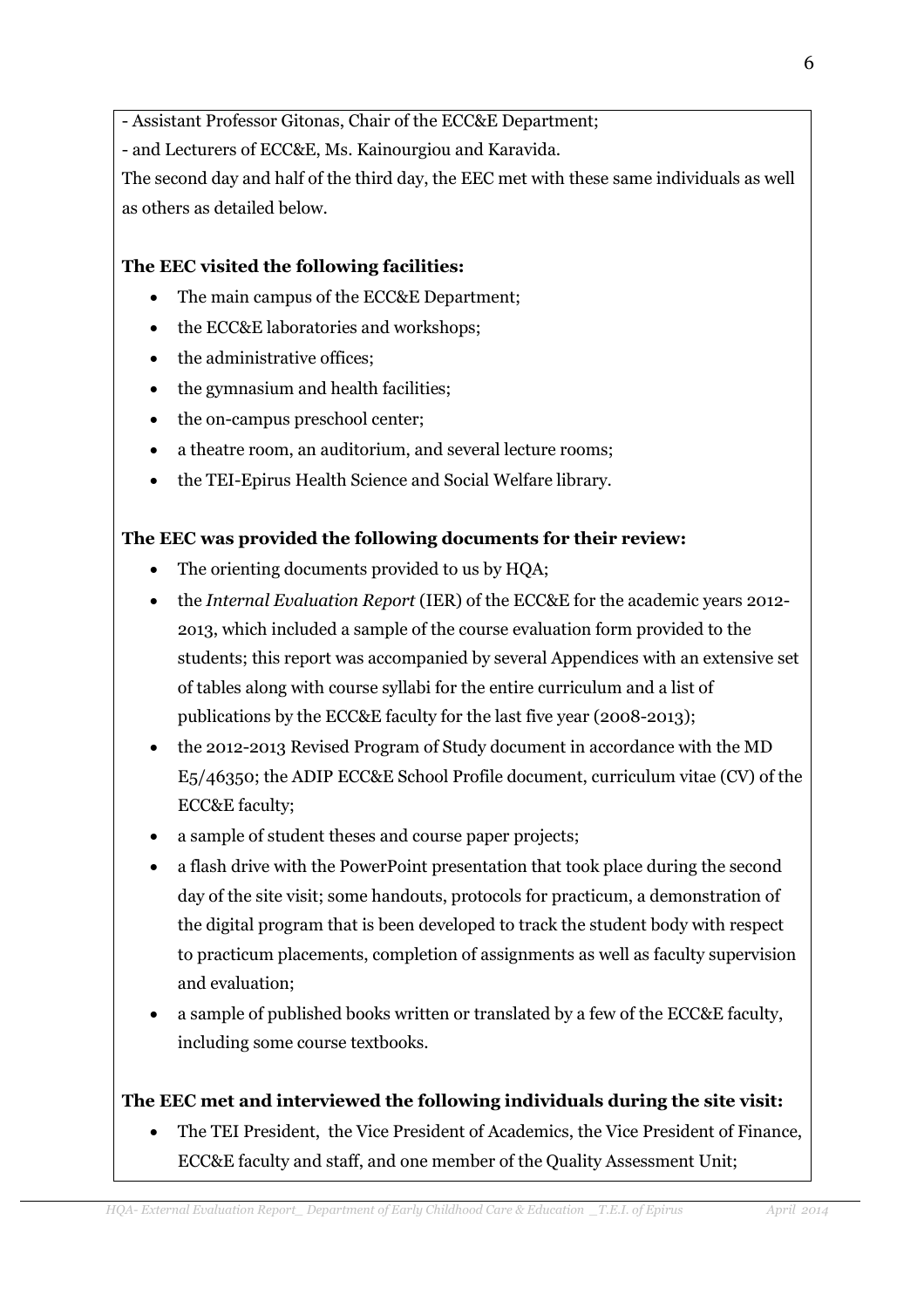- A group of 14 (11 females, 3 males) off-campus supervisors, 90% of whom were alumni of the ECC&E program;
- A group of current ECC&E students (more than 40; all female);
- Seven alumni from the ECC&E program in its various configurations going as far back as 1984;
- Five off-campus affiliates:
	- $\circ$  three of them were affiliates from the University of Ioannina: Dr. Haliasos (Associate Professor of Pediatrics); Dr. Giotsa (Assistant Professor of Social Psychology); and Dr. Sianou (Professor of Sociology of Education).
	- o Professor Geotaky from the Department of Nursing at TEI-Epirus (Ioannina)
	- o Ms. Fotini Dinou, the Director of the Early Childhood and Infant Centers for Ioannina.
- Members of the administrative and secretarial staff;
- One library staff and one library administrator;
- Teachers, staff, students, administrators and a host of children attending the oncampus preschool

# **II. The Internal Evaluation Procedure**

The EEC believes that the IER, the supplemental and all the other materials listed above that were reviewed prior to and during the site visit, including the on-site interviews and observations during the site visit, were appropriate and adequate for the EEC to conduct its external evaluation process of the ECC&E Department. The EEC believes that it succeeded in meeting its objectives for this internal evaluation.

The EEC wants to thank the faculty and staff of ECC&E Department for its hospitality and supportive nature during the entire site visit.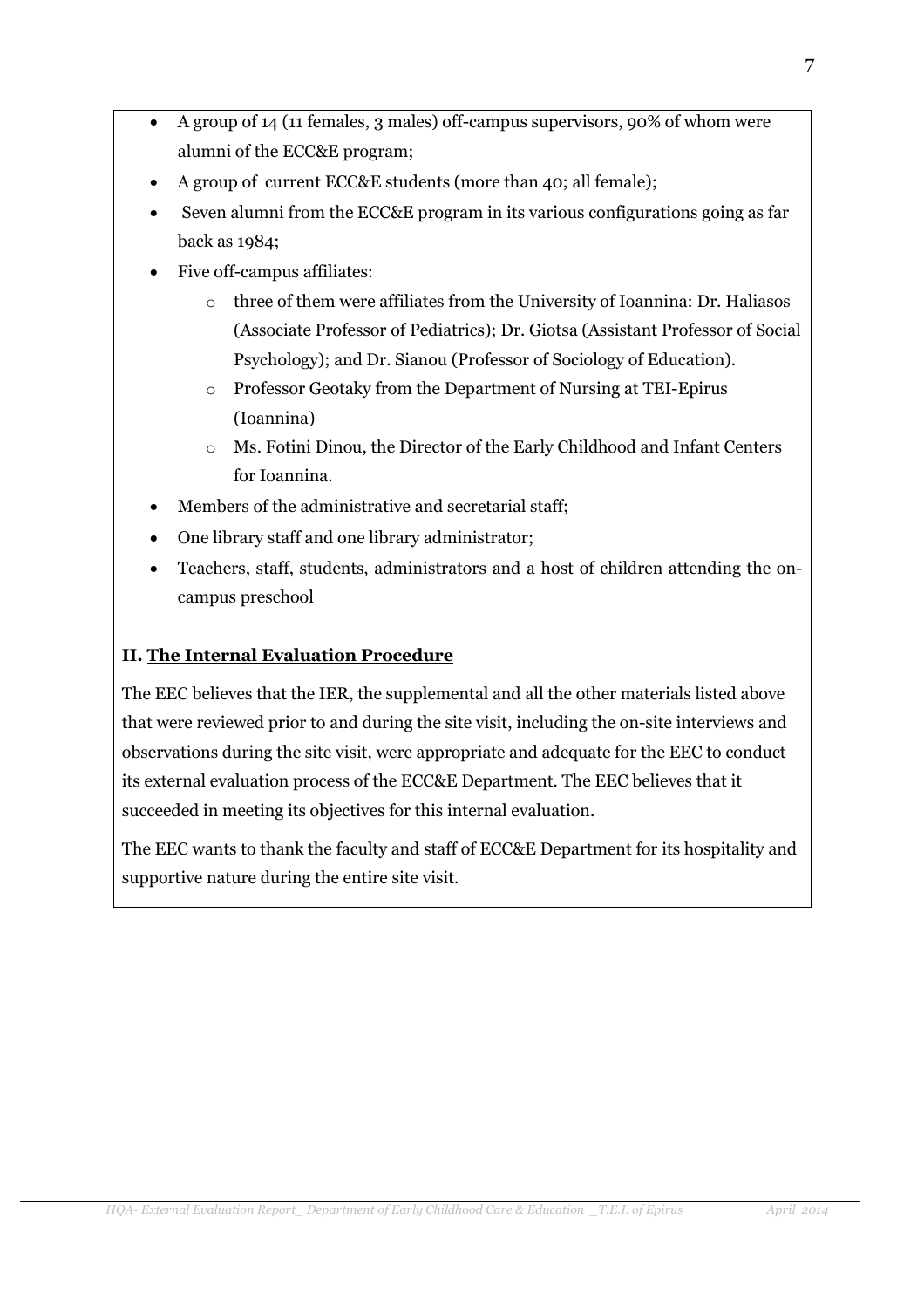# A. Curriculum

To be filled separately for each undergraduate, graduate and doctoral program.

# **APPROACH**

According to the IER, the Department 's mission/goal is:

- to promote the development and dissemination of scientific knowledge and applied practices in early childhood care and education;
- to provide their students with the necessary skills to ensure excellent training for scientific and professional careers in ECC&E; and
- to offer a curriculum that is structured properly so that it can provide all the required knowledge and skills regarding the development and care of infants, toddlers, and preschoolers.

Specifically, the goals and objectives of the curriculum, as reported in the IER, are as follows:

- To provide education and care for preschool-age children from 2 months up to entry in primary education (or whatever period is dictated by the state);
- To be able to establish and manage infancy or preschool centers;
- To partake in various professional activities that arise mainly as a result of the changing profession in terms of the expanding field of study as well as socioeconomic and political forces;
- To navigate the exercise of the profession in light of various changes at the state and national level:
- To be able to engage in research as team members according to their specialization.

The Bachelor's program in the Department of ECC&E is comprised of eight (8) semesters of theoretical and practical study. The Department currently does not offer any graduate masters or doctoral (Ph.D.) programs. Thus, the present report refers to the bachelor's program offered by the ECC&E Department.

While the goals and objectives the Department are materialized through the program of study, exactly how they dovetail with the curriculum was not made clear.

To graduate, a student must complete a total of 40 courses comprising 240 European Credit Transfer System (ECTS) units, including a practicum training course (20 ECTS) and a (mandatory) senior thesis (10 ECTS). Thus, of the total number of courses required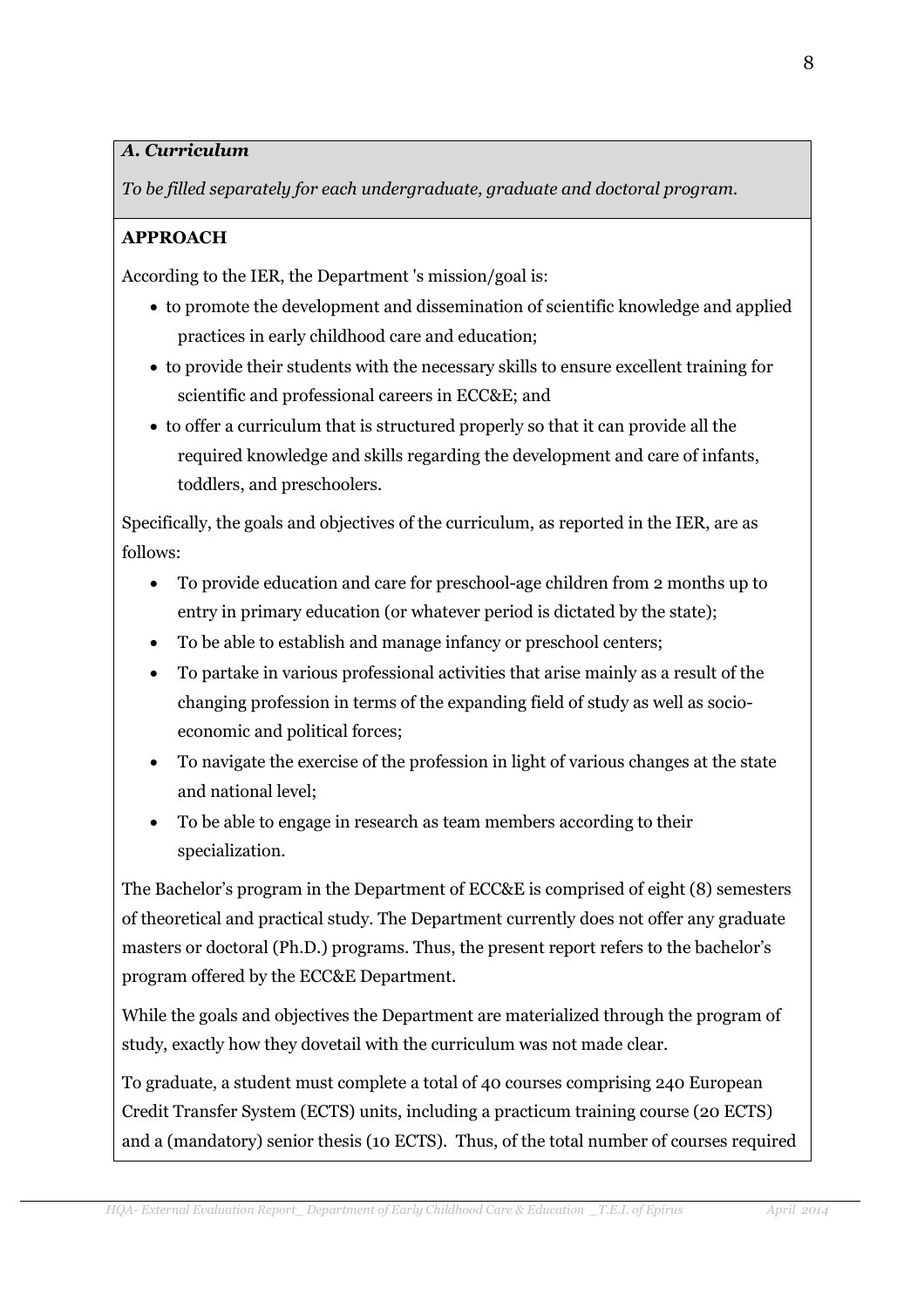for graduation, 36 are mandatory and 4 are electives.

The program of studies for ECC&E aims to accord with the rules and regulations of the Bologna initiative that aim to guide the European and Greek higher education institutions. The curriculum also aims to accord with guidelines for the international associations for Infant Mental Health and with the National Association for the Education of Young Children. But again, how and in which way it does so, was left rather vague.

The ECC&E has adopted the European Credit Transfer System (ECTS). The EEC observed, though, that the courses reflected variability in terms of such credits, but the rationale for this variability was not clearly explained or justified.

It was reported in the IER that the faculty review the curriculum and revise their courses on a regular basis, but the exact procedure and the aims for such a review were left rather vague.

### **IMPLEMENTATION**

There is some degree of alignment between the predefined goals and objectives of the curriculum and its implementation. The curriculum is implemented through an organization of five categories, which seem to correspond--though not fully--to the ordering of courses over the four years of studies:

- 1. General background courses (5 mandatory courses: 20% of the total required courses)
- 2. Courses for the implementation of the profession (4 courses: 2 mandatory  $\&$  2 electives: 10% of total courses)
- 3. Specialized background courses (14 courses: 12 mandatory and 2 electives; 34% of total courses)
- 4. Specialization courses (16 courses: 14 mandatory courses and 2 electives; 36% of total courses)

(It should be noted that, although we mention here 6 elective courses altogether, the students have to take only 4 of them.)

The structure of the curriculum seems intuitively organized with a delineation of core and specialized courses as well as prerequisites. Some degree of specialization is also apparent, but not well defined.

It is clear to the EEC that, despite the huge efforts of the current five  $(5)$  highly motivated and committed faculty members, the greatest limitation in curriculum implementation appears to be the large student/instructor ratio. This is particularly exacerbated by the large cuts in temporary faculty resulting in unusually large number of students in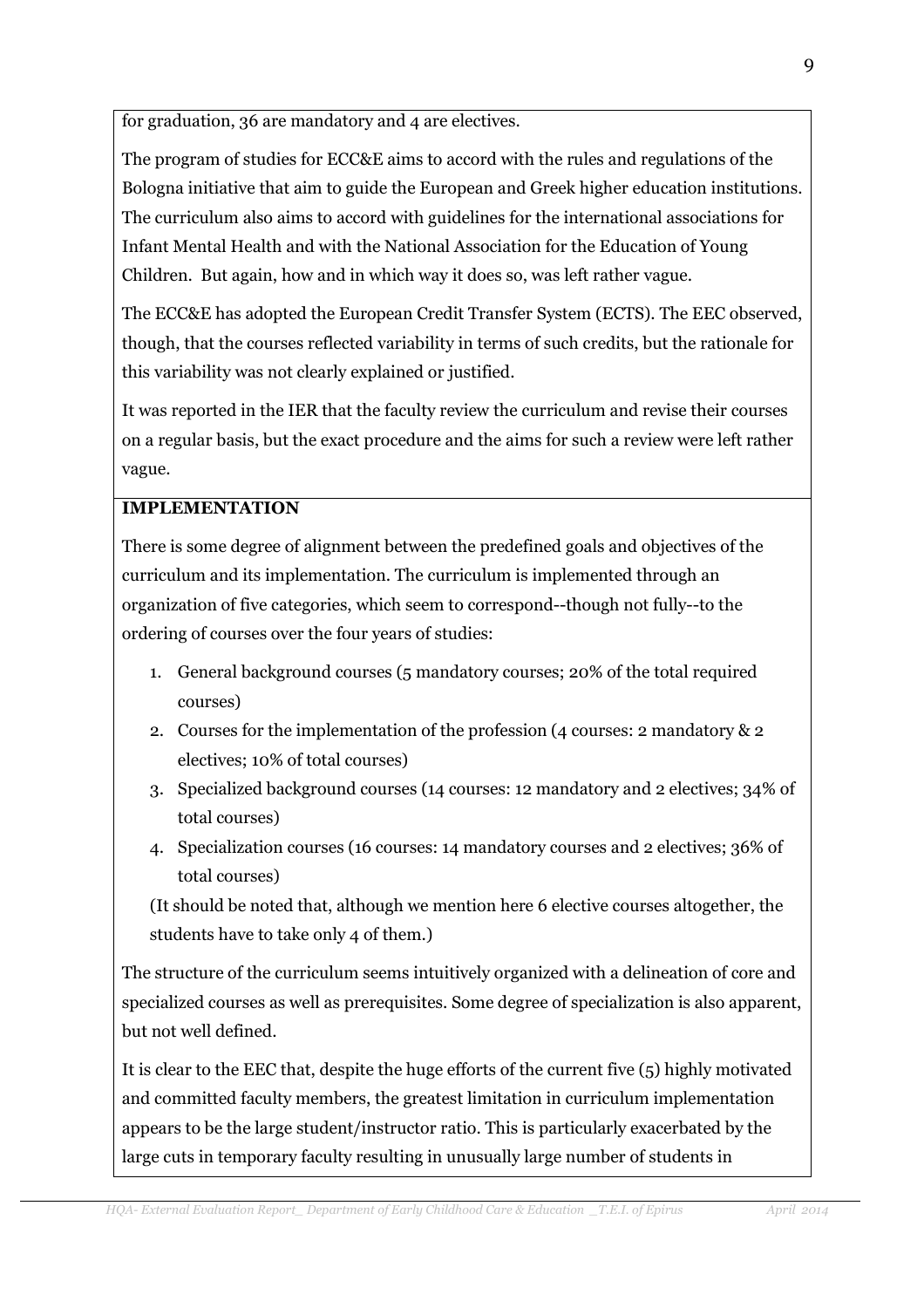laboratory courses (40 to 50 instead of 20). Since lab courses and hands-on educational experience is the hallmark of TEI, these cuts, if further prolonged, will come to affect the core of the infant and early child professionals that the ECC&E produces.

# **RESILTS**

Overall, the structure and organization of the curriculum to a large degree corresponds with the basic goals and objectives that the ECC&E Department has articulated. It appears to adequately prepare the students to work as early care and education professionals in public or private settings. It also provides them with good practical experience due to the various lab-based courses, the practicum work that they are required to do every semester after their second year, culminating with the practicum course at their final year. Overall, these practical experiences prepare the students well for their future profession, and the faculty reported that some of their graduates were able to get jobs easily in other European countries. The graduates we met told us that they did not have much difficulty obtaining jobs, working in either public or private centers, but the number we met was rather small and all of them are still in contact with the Department as they welcome students for practicum exercises into their classrooms. Unfortunately, the institution does not seem to keep records where their graduates end up.

Furthermore, the hard work, dedication, and enthusiasm of the permanent and temporary faculty members to serve the students and help them graduate on time, under difficult conditions, were patently evident.

# **IMPROVEMENT**

The procedure for revising the curriculum rests with the faculty, as mentioned in the IER report with respect to the 2011 revision of the curriculum. A committee of three faculty members (Profs. Vrionis, Mantziou, and now retired Karavidas) were responsible for revising the Program of Studies. They reported that the goals for this revision were twofold: (a) to revise the curriculum according to the newer scientific knowledge regarding the development, care, and education of infants and toddlers; and (b) to apply new methods of teaching. However, how and in which way the program of studies was revised was left rather vague, except for the fact that one new course was added (First Aid for Young Children) and the addition of a lab component in Developmental Psychology.

The EEC believes that greater articulation in how the curriculum dovetails with the goals and objectives of the profession in an evolving society and how the courses aim to accomplish these goals should be undertaken by the entire ECC&E faculty and not just a subcommittee. A culture of continuous course revision can be achieved as the faculty are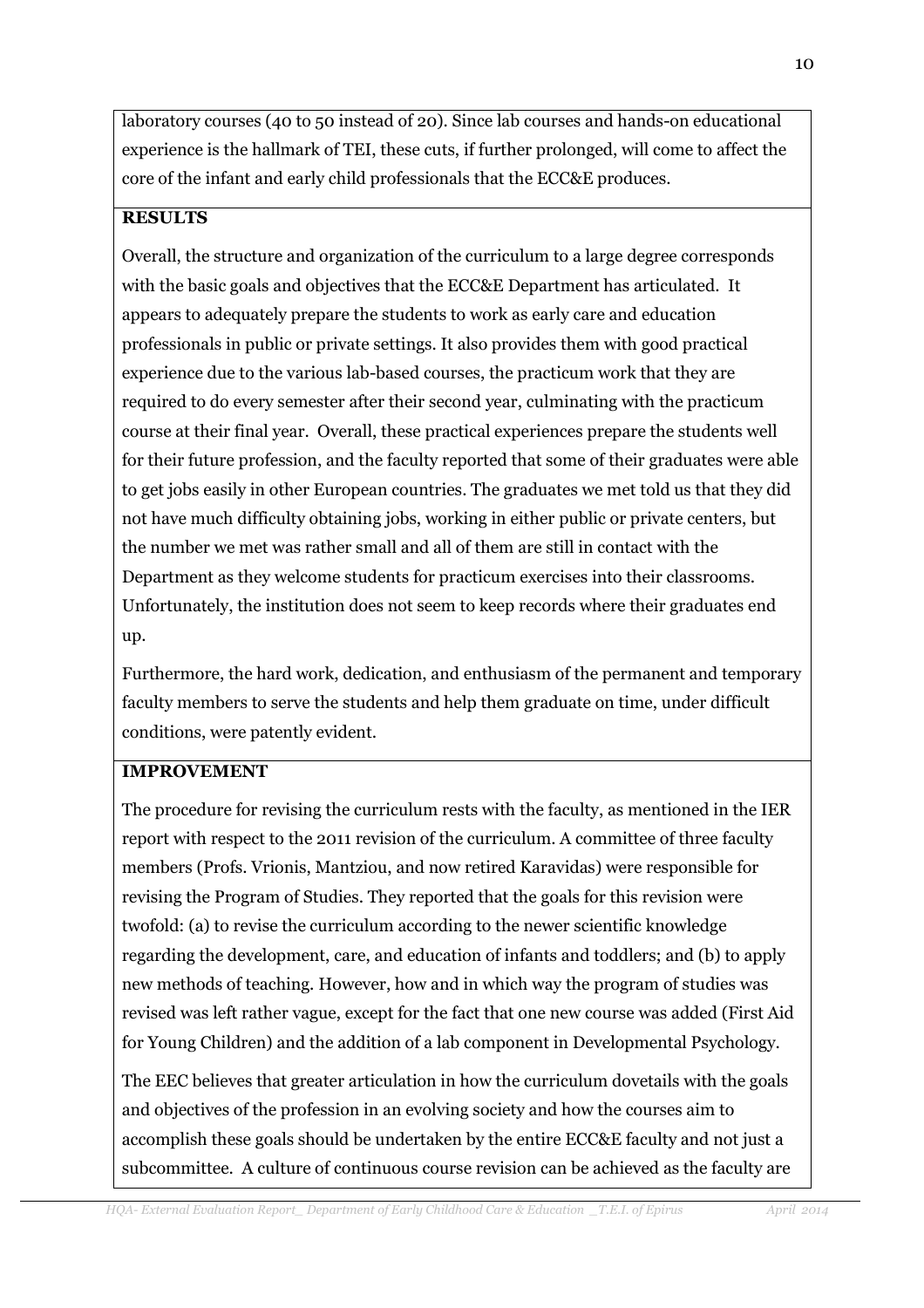themselves not only teachers but also researchers who become deeply familiar with current programs of research as they themselves contribute to this knowledge base.

The EEC recommends further articulation of how the courses dovetail with the goals and objectives of the curriculum and makes the following specific recommendations:

- The course on *Greek Language*, which only 19% of the students seem to pass,  $\bullet$ should be replaced with a course that would be more appropriate and useful for the students. It should be replaced with a course in *Language Development* that considers the mechanisms and contexts that language develops and also familiarizes the students in how best to promote oral language and communication in young children. Such a course should also aim to familiarize the students with the acquisition of the Greek language among young children so that early childhood educators are familiar with the challenges and difficulties that young children learning the Greek language encounter, including monolingual and bilingual children.
- The course on *Special Education* should not be an elective, but a required course for all the students. In today's educational systems that emphasize inclusion, all educators must be familiar with the needs of special education students.
- The separation of *Developmental Psychology* into two semesters with the first one focusing on cognition and the second on socio-emotional development of infants and young children seems to be at odds with current practices in early childhood education that emphasize the continuous interplay of cognitive and socioemotional development. Thus, we recommend that the first semester focuses on Infancy, where currently there is an enormous amount of research taking place in brain development, cognitive, and socio-emotional development, and that the second semester focuses on Childhood or Early Childhood.
- A lecture-based course that surveys historical and current approaches to Early Childhood Education and Care seems to be lacking.
- The single research methods course offered during the first semester of the second year seems to be a good but basic introduction to principles of research and familiarization in reading scientific articles. A second research methods course that includes more advanced research design issues may be highly desirable to further prepare the students in evaluating the accumulating educational and psychological research as well as in writing their senior (required) thesis.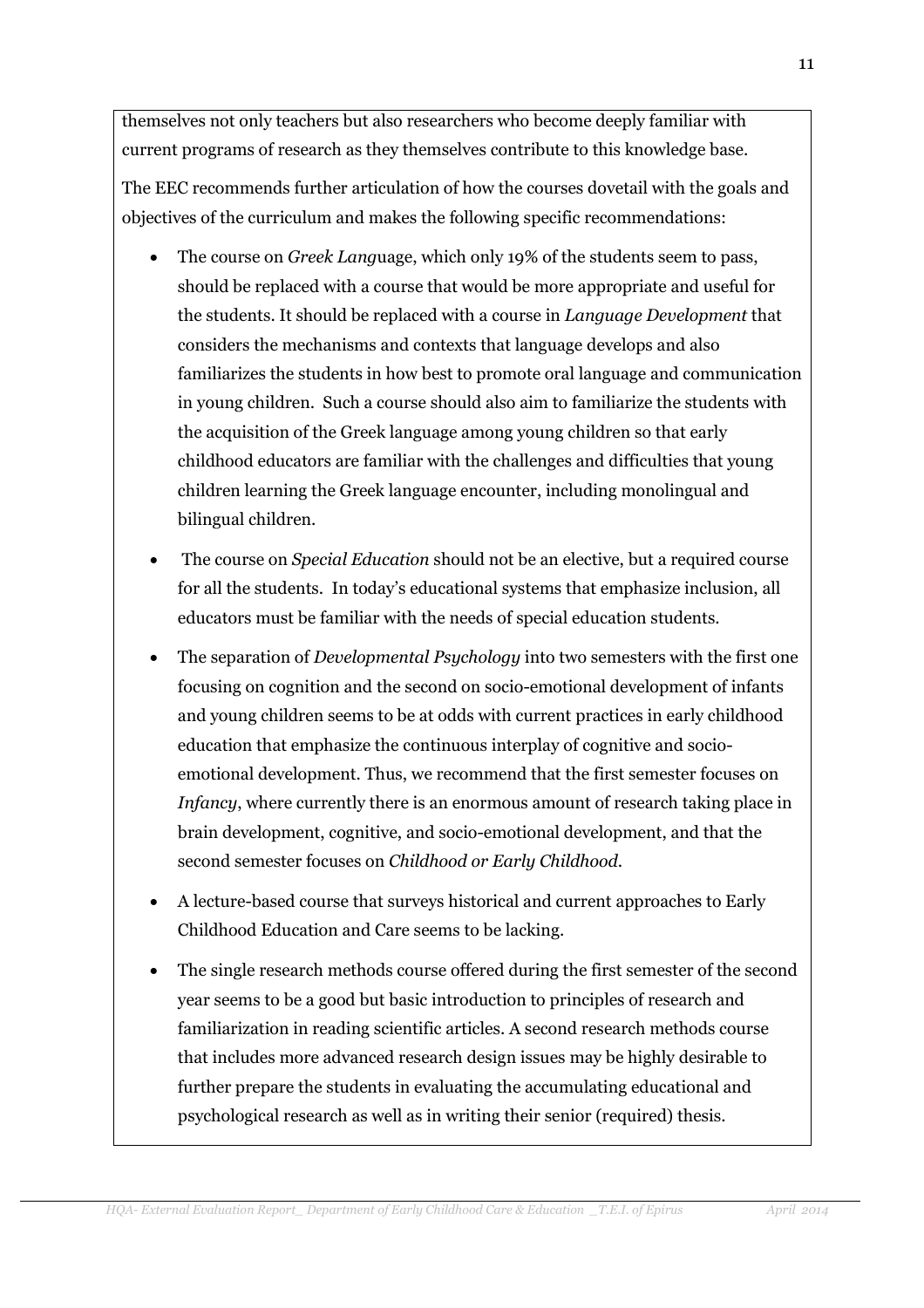### **C. Teaching**

### **APPROACH**

The EEC observed that the faculty members appear to be devoted to teaching--despite a heavy teaching load, the large numbers of students in classes and laboratories, and the inadequate space in classrooms. Communication with students is facilitated through delegated office hours and electronic correspondence.

The same devotion appears to characterize the temporary faculty and staff whom the EEC had the opportunity to meet. Part-time contracted instructors appear to have a strong relationship with the Department and the students; they are mindful of their responsibilities towards them, including contact hours outside the classroom and/or electronic correspondence and guidance.

The statistics provided to the EEC for the academic year 2012-2013 show that the majority of students who joined the Department had listed it as their second or third choice in the entrance exams. Even so, the students entering the Department were of fairly high averages (14.5 out of 20). This unavoidably creates some pressure on the teaching staff as the students have clear and high expectations from the program.

The ECC&E's curriculum consists of a total of 42 courses including elective courses; 19 of these courses (45%) include a laboratory component to reinforce course content and provide practical experience. In addition, the Department provides for a practicum (training) equivalent to 20 ECTS, and a thesis equivalent to 10 ECTS. Indeed the eighth semester is intended for practicum and a senior thesis.

The EEC realizes that the Department is significantly lacking in full-time faculty to educate and meet the demands of a student body comprised of approximately 1,000 students; and that basic infrastructure (e.g., adequate classroom space) and resources is needed for the Department to function effectively. During the site visit, faculty and students reported that there are not enough seats in lecture classrooms to accommodate the number of students enrolled in required courses; this encourages students not to attend classes. Currently, the Department has available two classrooms that hold 100 students and two others that hold 60 students, and only one amphitheatre that can hold up to 266 students. However, in many courses the number of enrolled students ranges from 100 to as high as 200.

The situation is somewhat better with laboratory courses. This is the case because large lecture groups are split into three or four smaller groups for convenience, while placing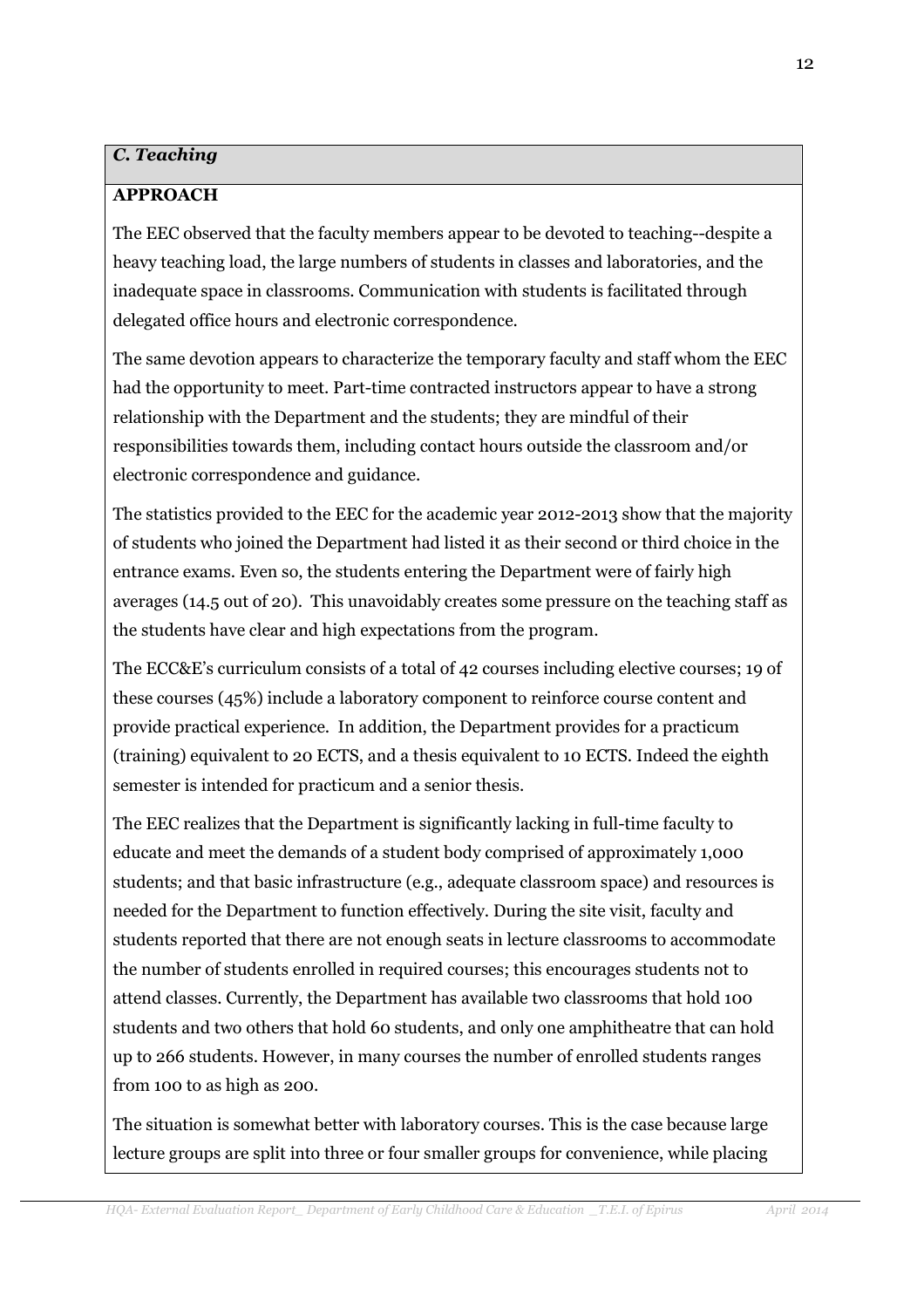greater demands on the teaching staff. Also attendance for lab courses is mandatory.

The student practicum experience is no doubt the strong point of the ECC&E Department. It starts early on, with students having hands-on experience from their second semester, giving them (among others things) the opportunity to decide whether they have made the right choice about their studies. It is run by experienced people who are dedicated to the Department and to the students. And, especially during the last semester of practicum experience, it is flexible enough to allow the students to find their own placement, irrespective of geographical location, which increases commitment and motivation.

Another important characteristic of the practicum is that it is run by a newly-created electronic managing system, which greatly facilitates the coordination of students and supervising faculty. This system allows the Department to keep a close track of its students, while also supporting and advising them in their activities, no matter the geographical location of their practicum. The EEC was told that this system is unique in the TEIs and in the country, and its creation and maintenance is supported by the TEI-Epirus administration and external funding.

There is a minimal use of electronic course management system, such as Moodle, e-Class, and e-Learning. Very few of the ECC&E teaching faculty use technology for teaching purposes to post lectures, assignments, and readings; other faculty members indicated their willingness to move forward with e-Class and e-Learning digital instruction.

The EEC recommends that the ECC&E should move towards using digital technologies to facilitate learning and accommodate a student body (and a society) that has moved into the digital age. In-service training could be periodically provided to faculty and staff as needed to orient them in the use of these technologies.

On the whole, the students were satisfied with the support they received from their teachers during the school practice, special projects, and the thesis. Course work (lecture or mixed type) is evaluated through a final exam (100%), or in case the student chooses this option through a final exam (70%) and a course paper (30%).

The ECC&E has an online system where students have the opportunity to evaluate their courses. Some students complained that this electronic system runs inefficiently, generating a major disincentive for completing the questionnaire. The EEC observed that only about one third of the 43 students we met completed the online course evaluation.

#### **IMPLEMENTATION**

The IER indicates a comprehensive awareness of teaching methods with a variety of methods used in theoretical and practical courses including lectures, discussions,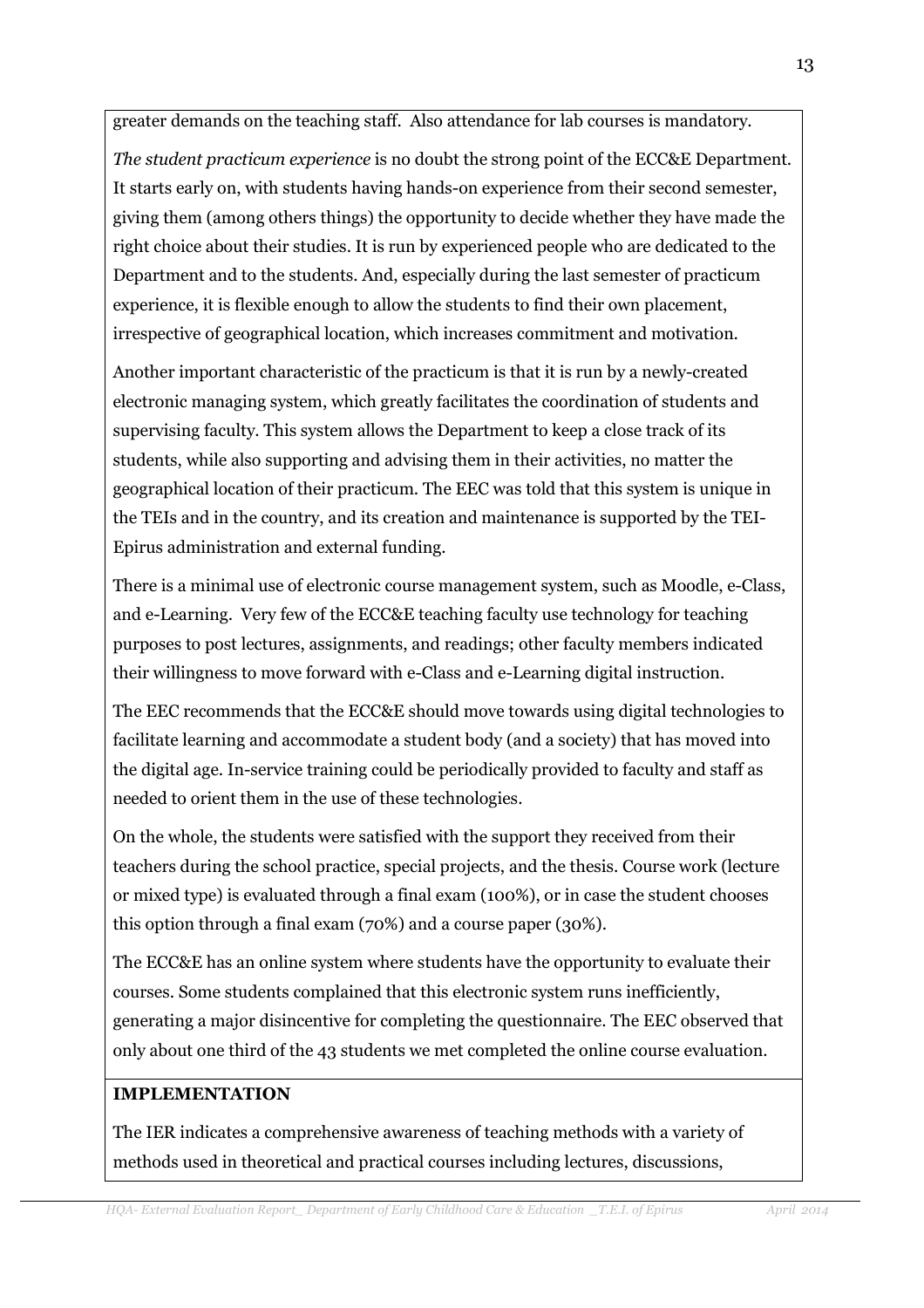interactive workshops, and skills acquisition.

While students fill out voluntary online course evaluation forms for each course towards the end of the semester, the faculty reported during the site visit (and also in the IER) that they have neither synthesized the outcomes of these course evaluations nor implemented any changes into their courses and/or curriculum to date based on these evaluations. During the site visit, the faculty reported that this is one of their future goals.

The curriculum and course syllabi, including some teaching materials, are provided to the students via the e-Learning system. The faculty provided to the EEC electronic access to their e-Learning system and electronic copies of syllabi for review. A description of the quality of these materials is provided in the Curriculum Section.

Samples of course materials (e.g., syllabi, lectures, and assignments) were made available to the EEC for review during the site visit. Specifically, the EEC reviewed samples of student theses and laboratory work, and formed the opinion that the quality of these materials is quite satisfactory. It is evident that some faculty are providing the students with rich training and experiences in their area of expertise.

Due to lack of real research culture in the Department, links of teaching and research relies on the content of teaching textbooks and voluntary individual student readings.

The IER provides information about the ECC&E participation in the ERASMUS Program; participation in this program by faculty and students of the ECC&E is minimal. However, considering the general condition in the Department this is not unexpected.

# **RESULTS**

The EEC believes that the teaching of the ECC&E faculty is effective. This was documented statistically in the IER-based evaluative surveys of courses and was partly confirmed by students during the interviews. (It should be noted, however, that it was unclear in the IER, on which courses and for which year, the percentages provided in the tables [pp. 44-55] reporting student evaluations were based on.)

The faculty reported that they plan to take steps to integrate course evaluations and student feedback to course and curricula changes. The EEC recommends that a student and faculty feedback system be developed using a more standardized system. This will allow for students, alumni, and off-campus practicum supervisors to have input into course content and curriculum. The evaluation and feedback system could also be extended to include and involve administrative staff.

According to Table 12.2 of the IER (Appendices), approximately two thirds  $(2/3)$  of the students pass (overall) the final exams. However, the range of success varies significantly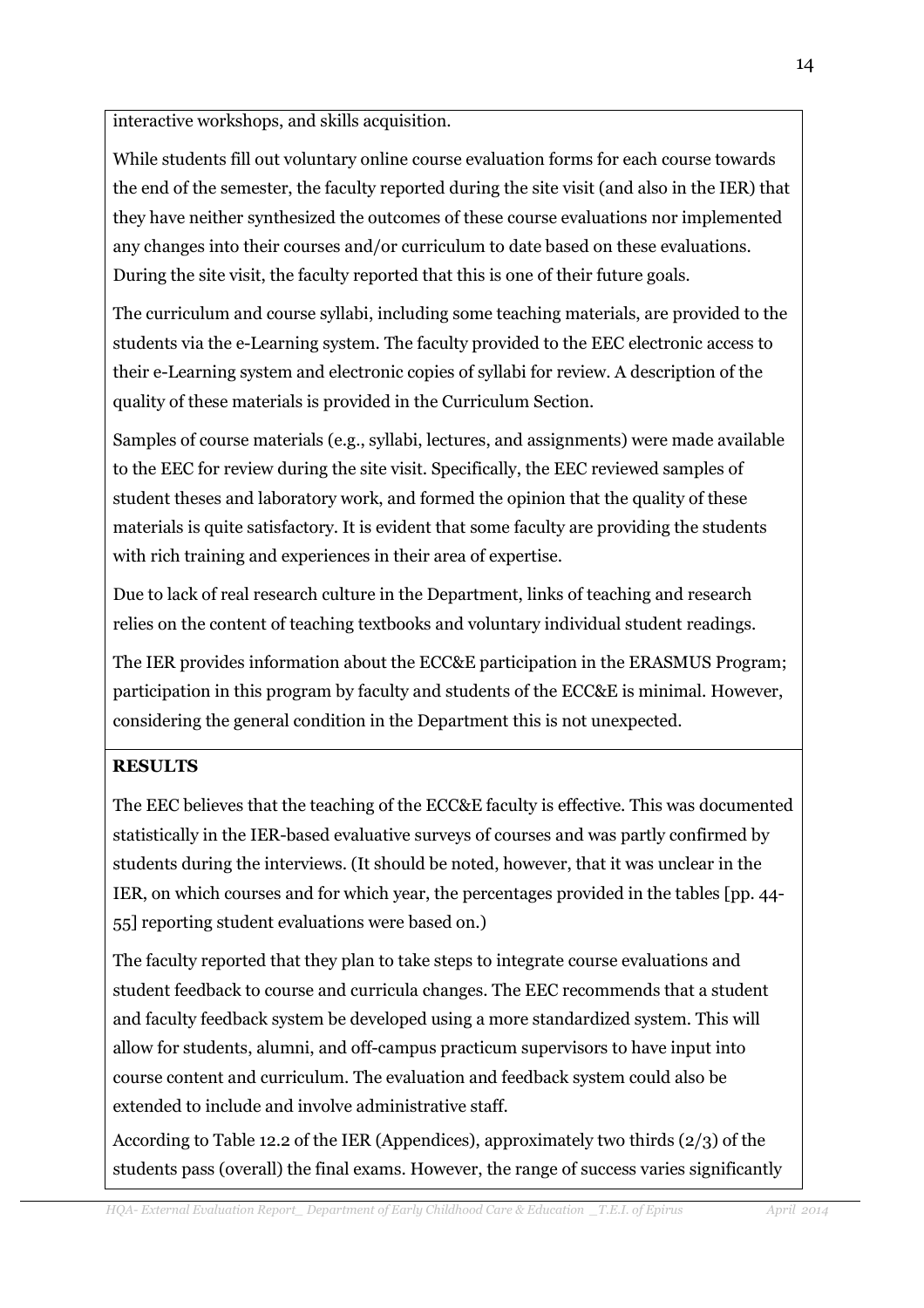among different courses. For example, the success rate in Greek Language was 70 out of 376 (19%), in Health Education 121 out of 194 (62%), and in Introduction to Psychology 201 out of 207 (97%). Since the students have raised questions about the course in Greek *Language*, the ECC&E must examine the content of this course and monitor the quality and effectiveness of teaching, including its usefulness for the students, in order to locate the reasons for this low rate and act accordingly.

According to information provided in the IRE (Table 7 in Appendices), the majority of the students (about 75% in the recent two years) graduate in four or five years, while a considerable proportion (almost 20%) do not really graduate. Considering the requirements of the program and the general situation in the country, this seems rather natural. Some students need more time to complete the program, given the program's demand and the economic and social obstacles encountered by students, while others may decide to change their field of study. Better monitoring of inactive students may be necessary to provide more accurate numbers.

The ECC&E faculty, including students and graduates, provided the EEC feedback on the strength and weaknesses of the program's teaching. They feel proud about the effectiveness of the practicum, but sorry about the lack of permanent academic staff and the means to employ more part-time teaching personnel.

# **IMPROVEMENT**

It is the opinion of the EEC that both the permanent and the part-time teaching personnel are working at maximum capacity given the student/faculty ratio, the demands of teaching, and related responsibilities (e.g., practicum supervision and thesis advising). The five (5) full-time ECC&E faculty and part-time adjuncts are aware of these challenges and propose practical methods for improvement.

The EEC agrees with the ECC&E faculty and recommends that the TEI should either increase significantly the number of full-time faculty members or reduce the number of students appropriately so that the load is manageable and the level of education provided to students is high quality.

The EEC noted that the number of students accepted in the Department has, during the academic year 2013-2014, dropped to 120 from 250 in the previous year. Provided that this trend continues, the total number of students will drop to about 500. This would allow the teaching faculty to interact with the students regarding academic advising and research. This would also allow on- and off-campus practicum placements to become more manageable and more effective in supervision.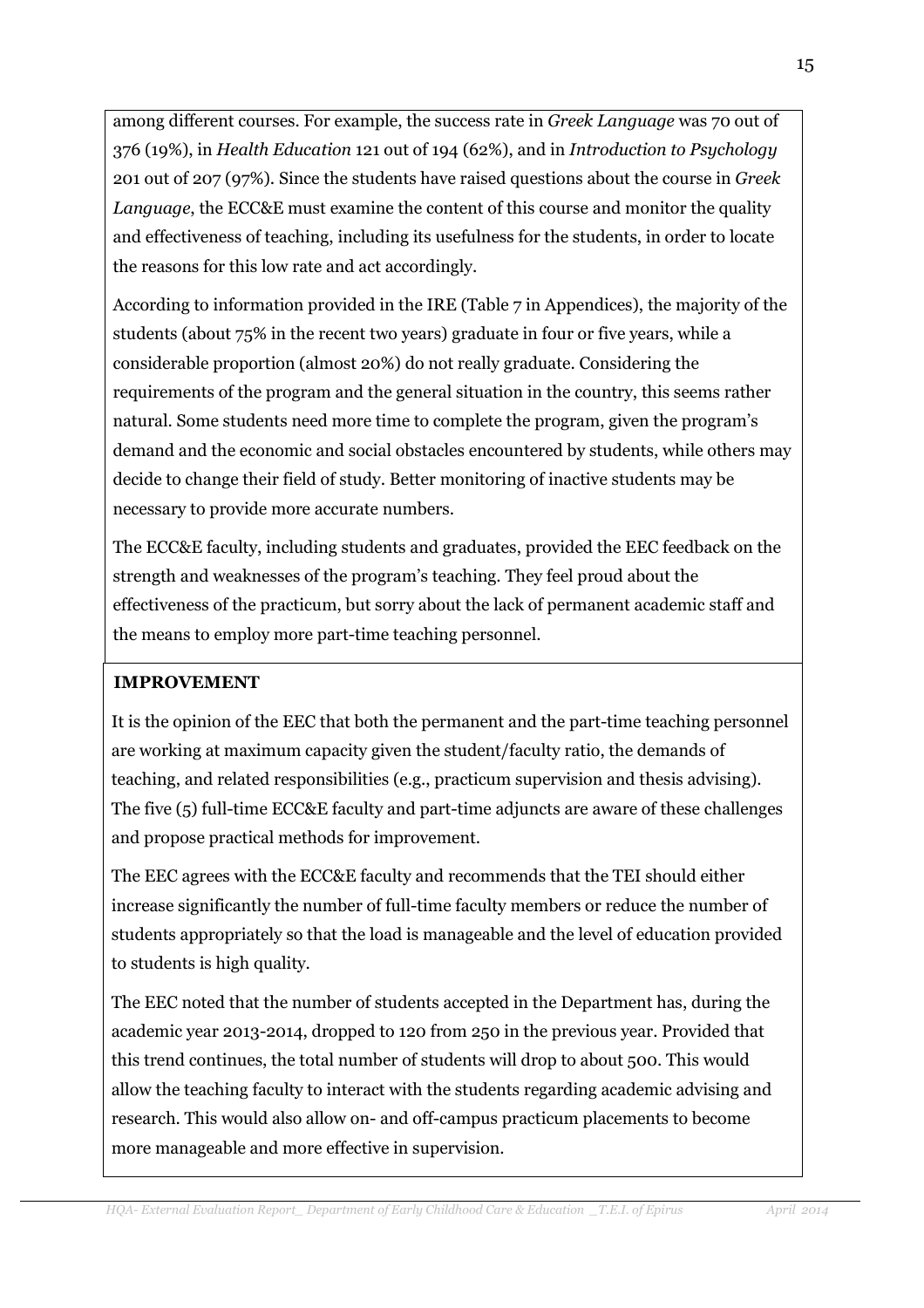### C. Research

For each particular matter, please distinguish between under- and post-graduate level, if necessary.

# **APPROACH**

According to the IER and our discussions with the Department representatives, the faculty members are eager to pursue research grants. They believe that the academic personnel need to be active in research. They complained, however, that their duties due to the overall work conditions make their efforts to undertake research difficult. They do not feel that they are adequately supported, as they have no research labs, can hardly form work groups to develop research proposals in their areas of interest, and most importantly they are overloaded with teaching and other work such as guiding students to develop their (mandatory) senior theses, including at times administrative duties.

The IER refers to the Department's desire to establish a graduate (master's) program, which the faculty believe it would open the way to research opportunities and would increase student involvement in research. But the IER also commented that a real research culture neither exists nor is promoted at the TEI institutional level.

The EEC does not believe this is a viable option for the Department in its current operational state. It commends, however, the high level of effort put by some faculty members to form research partnerships in developing (successful or not) grant proposals.

Since there is no significant research work at the ECC&E no internal standards for assessing research have been applied or developed in the Department.

# **IMPLEMENTATION**

The ECC&E encourages faculty to undertake research and to develop research grant proposals in collaboration with researchers from other universities in Greece and abroad.

The ECC&E faculty receives some financial support to participate in national or international conferences when they present a paper or poster, and some of them seem to do so. The ECC&E faculty should be further encouraged to participate in national, and especially, international conferences.

The EEC believes that presently the department does not have the human resources in the faculty to undertake teaching so many students, advice so many (mandatory) senior theses, and, at the same time, do research.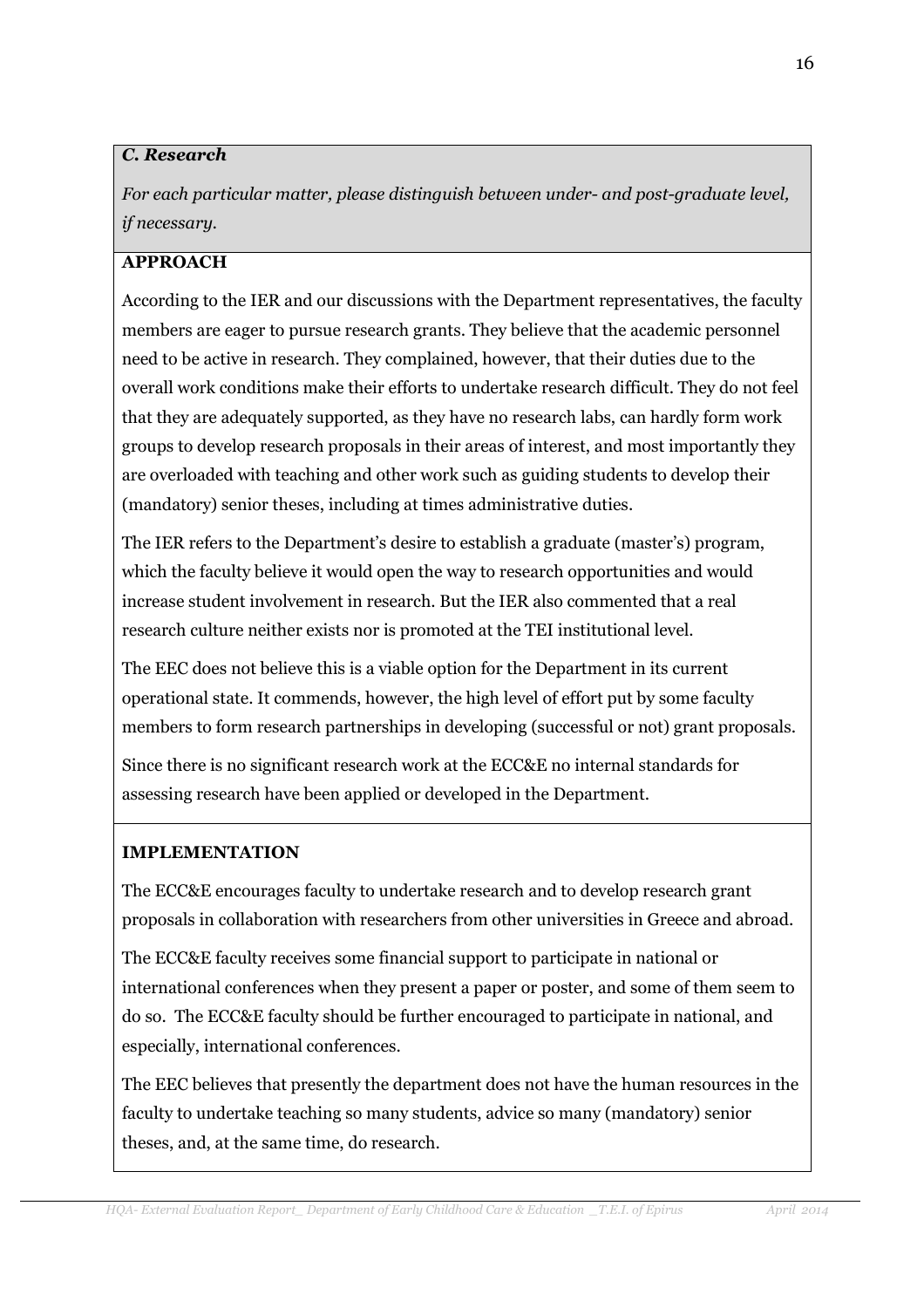The EEC realizes that during the last few years, members of the ECC&E faculty have participated in groups and developed grant proposals at the national and European level. Specifically, some of the grant proposals that were successful were: Archimedes II, and III, Interaction of doctor-patient relationships during therapy services and estimation of their satisfaction (EPEAEK), Pythagoras I and Pythagoras II.

# **RESULTS**

From the list of research projects provided in the IER, faculty members participate in the development of a substantial number of grant proposals, even though most of them were not successful.

The IER provided a list of research projects and publications of the ECC&E faculty members during the past few years. According to this list, during the last 2 academic vears, the faculty members of ECC&E have published 7 books/monographs and 12 papers in conference-proceedings with a referee system. This provides an indication of the ECC&E research productivity. Some of the conference publications involve collaboration among faculty members. Some information about citations of the faculty publications was also provided.

The EEC observed that almost all publications are in Greek, while there is no publication in any refereed journal. The EEC strongly recommends that publications in international journals with a peer review system should be given high priority, as this will contribute to the establishment of international collaborations and enhance the standing and reputation of the Department.

The EEC recommends that greater emphasis be given to applied research that focuses on the age group covered by the Department. For example, the research and lab activity currently initiated by Professor Mantziou may be developed into a promising program of research, serving the goals of the Department. But it still needs further articulation of its research goals and objectives as well as encouragement and support from the TEI.

# **IMPROVEMENT**

The design, implementation, and evaluation theme that characterizes ECC&E programs presents a challenge to initiate a program of empirical research that is much needed in the preschool educational community. Starting with its own program and course offerings, the Department could pioneer research that empirically identifies significant learning goals and studies the factors that contribute to the attainment of learning outcomes associated with those goals for early childhood.

The EEC recommends that the TEI Institution and the Ministry of Education provide the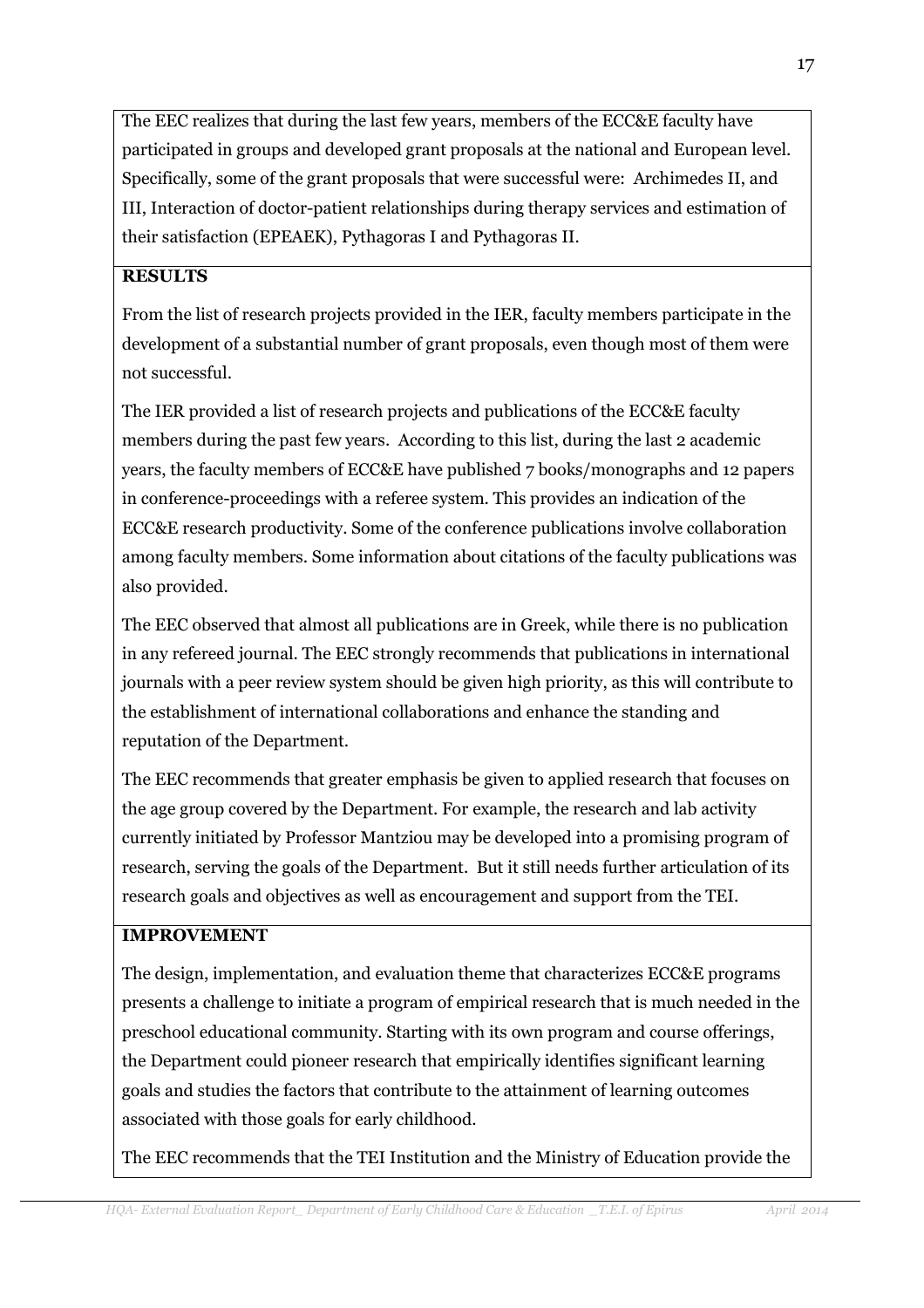Department with adequate faculty personnel and encourage them to apply for research grants as well as turn their attention to specific targets such as doing applied research in their field and publish in high impact international journals.

In this respect, the research office of the TEI needs to increase the support that already provides to the Department faculty. We believe that the enthusiasm expressed by some of the ECC&E Department faculty presents an investment opportunity worth of support by the research office of the TEI.

In general, the EEC believes that it is about time to decide about the future and quality of the TEI Institutions. If the decision is to encourage them to develop as research institutions, then they would need adequate support in terms of academic personnel, research labs, and other necessary facilities.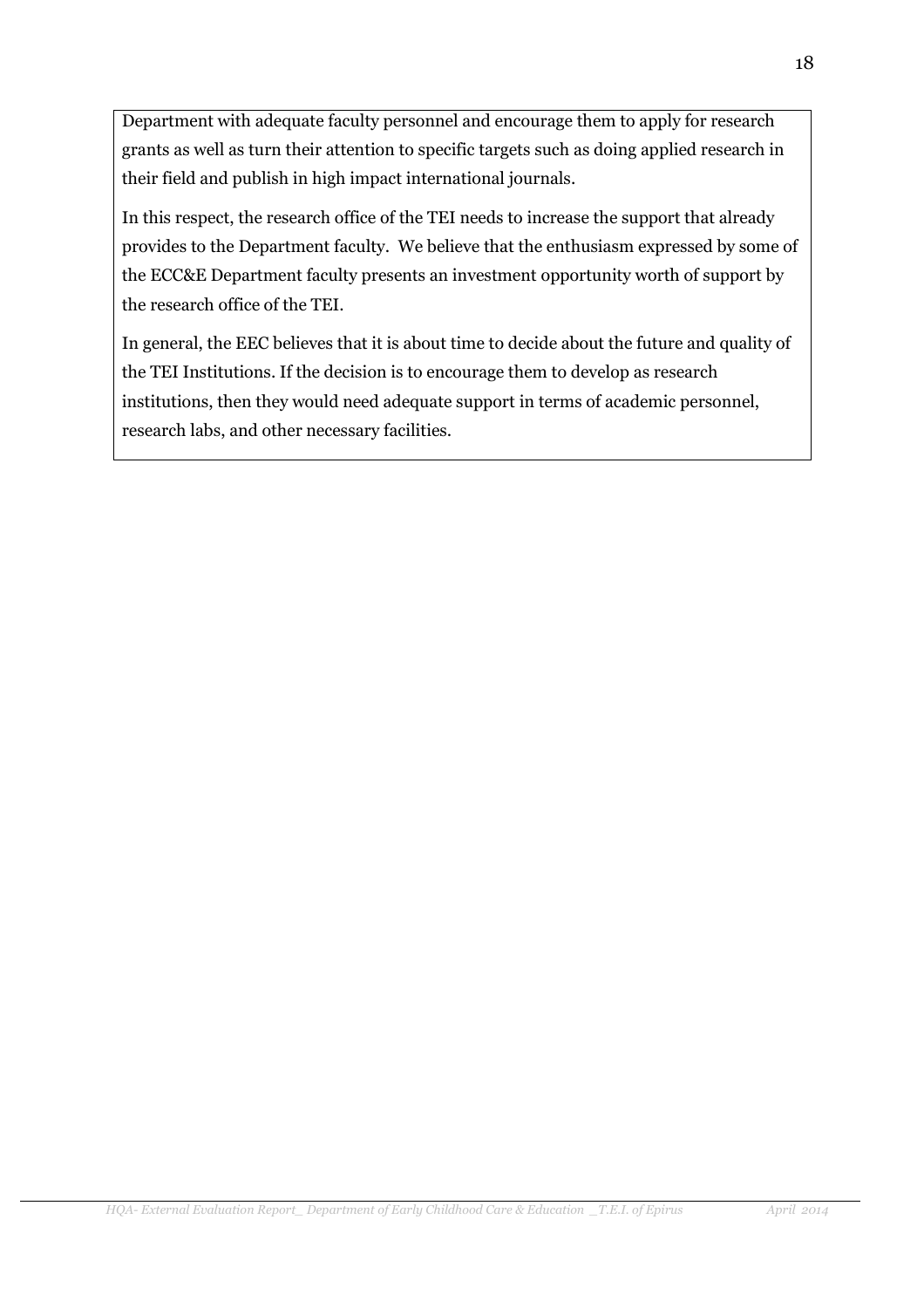### **D. All Other Services**

For each particular matter, please distinguish between under- and post-graduate level, if necessary.

#### **APPROACH**

The ECC&E faculty are actively involved in fulfilling the Department's role as a higher education institution, which in turn has in place a variety of services to assist students, permanent or temporary faculty, and supervisors.

The Department's approach is to process procedures electronically for efficient administration and evaluation of students' academic performance. The Department has a webpage dedicated to providing basic information, program requirements, and registration of courses: and many student-related procedures are electronicallymanaged and files are increasingly computerized.

Regarding facilities, the ECC&E Department is housed in a building on the TEI campus, which includes the classrooms where the courses are taught. It also includes a number of laboratories (e.g., art gallery, infant lab, psychological labs) that seem adequate for the needs of the Department.

The EEC also visited the affiliated Merimna Early Childhood Center. An important feature of the ECC&E Department is its on-campus collaboration with the Merimna Early Childhood Center. It enrolls approximately 120 children between the ages of 18 months to 6 years of age and it was staffed by 30 teachers. Students in the Department complete on-campus practicum experiences in this facility. The EEC believes that the Merimna Early Childhood Center is a strong asset to TEI Epirus (Ioannina) for the training the ECC&E student body.

The EEC visited a few classes in the Center and had the opportunity to observe the close cooperation between staff and the children. The number of children in each class appeared reasonable; the children were happy and engaged, and the environment was conducive to learning. With respect to the materials and resources, the toys, books, and equipment seemed adequate, and there was plenty of space indoors and outdoors for the children to play.

The EEC was informed that there were a small number of students with special needs enrolled. Inclusion of students with special needs in educational settings with typically developing students is essential to better integrate children with special needs into the society. However, the four (4) students with special needs were placed in the same classroom and not distributed among classrooms. The EEC was also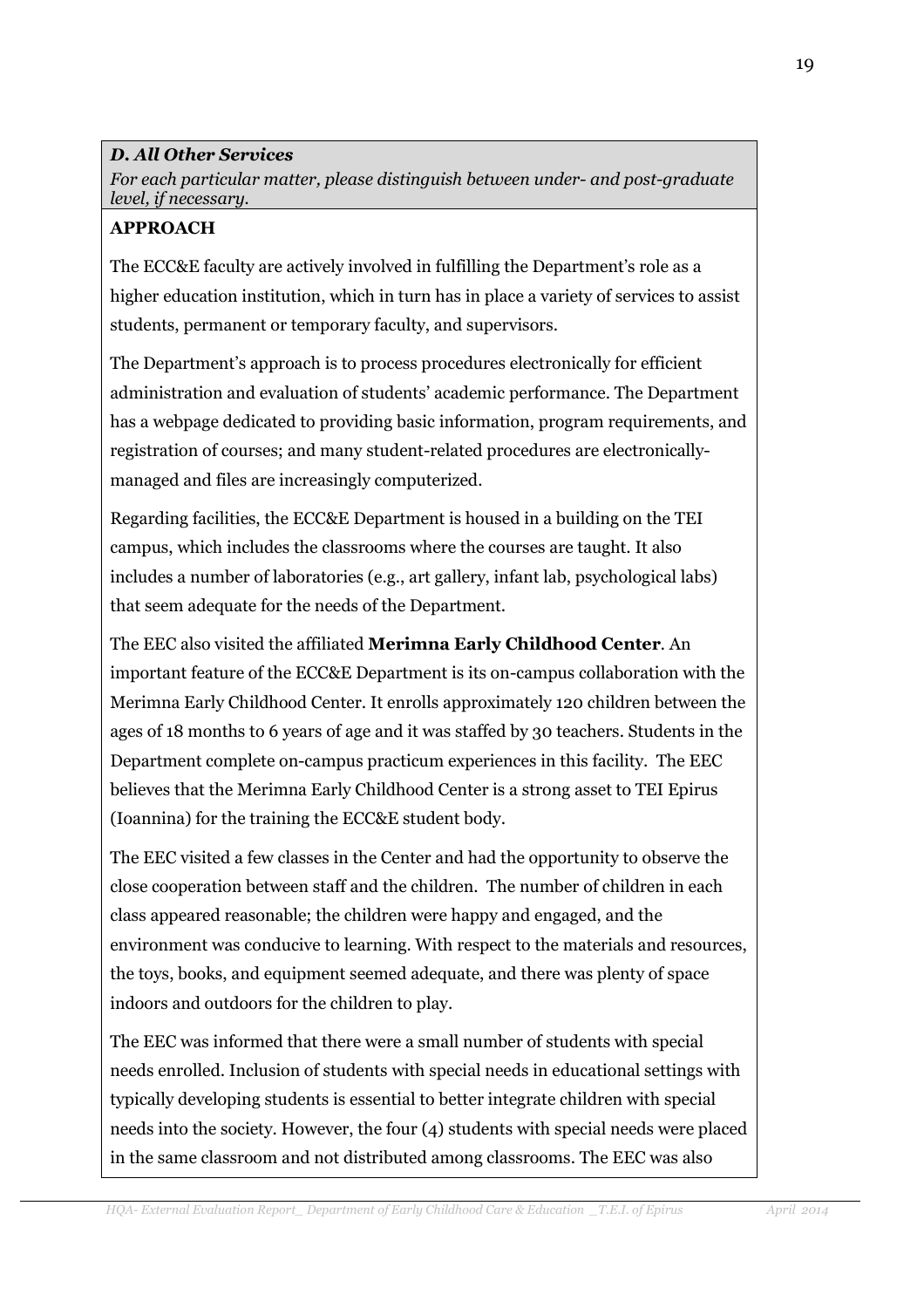informed that there was a special educator at the Center; however, it was not clear whether this educator was formally trained in Special Education.

In addition, the EEC believes that the cameras placed in each classroom offer a great opportunity to link teaching and research to practice. However, the staff informed the EEC that many of the cameras were broken and thus not functioning.

**Students' presence on campus.** The Department does not have a formal policy to increase student presence on campus. However, students have created a cafeteria in the building in which the Department is housed that serves as a location for students to socialize. In addition, many students live nearby and eat at the school cafeteria.

### **IMPLEMENTATION**

The Department is organized in an efficient manner relative to its available resources. It has a centralized office staffed by three (3) administrators, and the EEC met with two (2) of them as the third was out sick. The staff seemed responsible; their tasks included, among other things, updating the department's dedicated web page, processing students' courses registration, and many other student-related policies and procedures as well as faculty-related issues. The three administrative staff take pride in the number of students who successfully complete the ECC&E program.

Academic advising. The Department does not have a strong culture of academic advising for its student body. Such academic advising is designated to one person, currently the Dean of the School of Health and Social Welfare, even though the number of incoming and active students is extremely large. It appears that the three administrative staff provide the bulk of advising, which may explain some of the complaints from the students given the large number of students.

The EEC believes that the faculty (and maybe the staff) think that academic advising is not a high priority since there are only a minimal number of courses that students are not required to take while the rest of them are mandatory. However, especially as resources become scarce, creating a list of course offerings that are announced several months in advance that is online and easily accessible to students may be a good first step; an electronic student handbook will also help to introduce the students to the Department course structure and familiarize them with all the requirements.

Library. The School of Health and Social Welfare at the TEI Epirus (Ioannina) has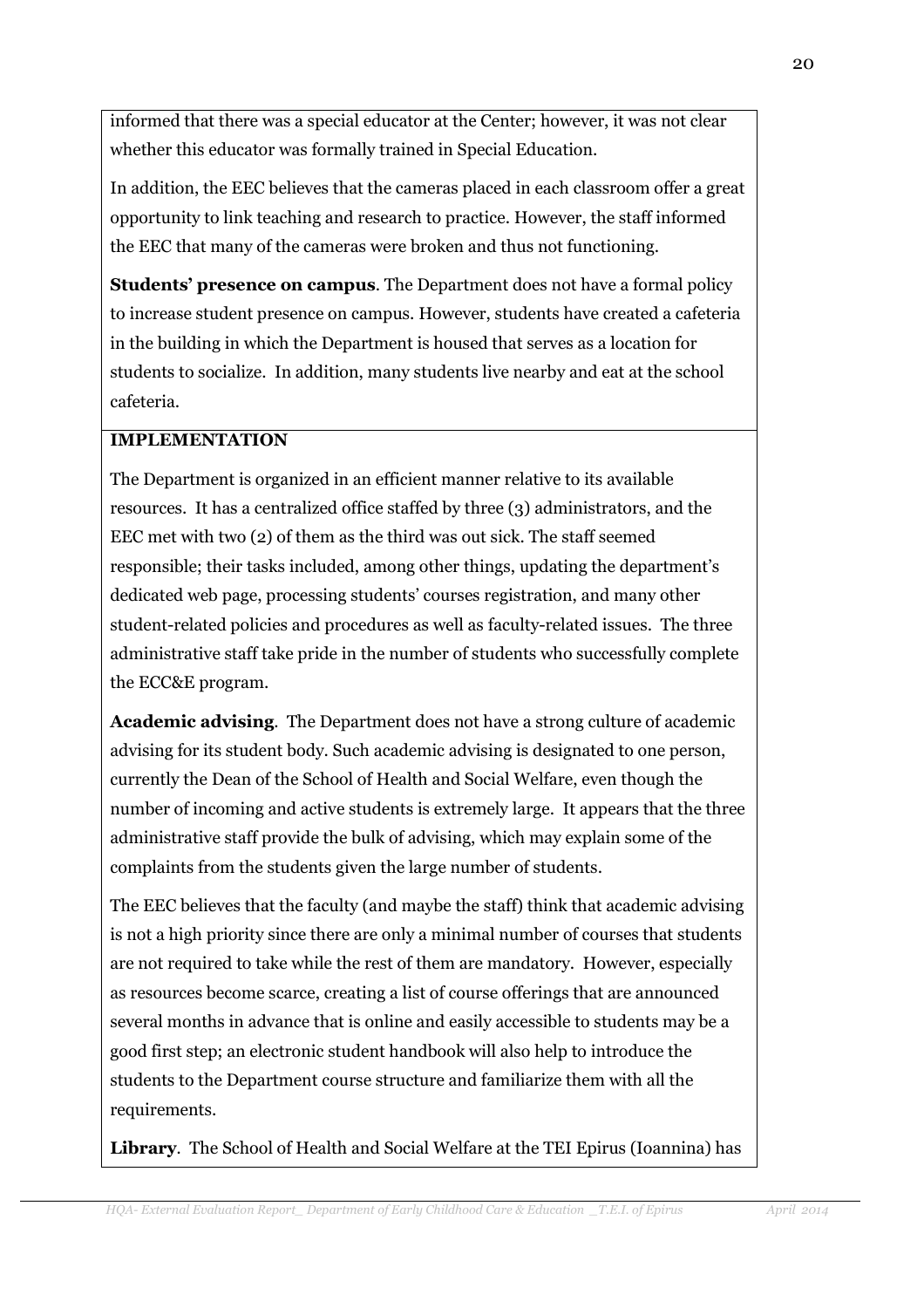a library that contains an adequate collection of books, course textbooks, books authored, co-authored, or translated into Greek by some of the faculty at TEI Epirus, including some of the ECC&E faculty. Sections of the library earmarked for the ECC&E Department were adequately stocked with new books and printed (but older) journals, and some other recent materials. There are a large number of electronic journals available for the needs of the students; however, many periodicals have not been updated due to lack of resources. The library also has a large selection of old theses available to students who are now preparing their own theses. It also contains ten (10) computer terminals and offers access to the internet as well as inter-library loan.

According to the EEC, one disadvantage of the library is the limited reading space, which cannot effectively accommodate the student body in the three Departments. A larger and more up to date facility, with a more current library collection, and an electronic system to access current journals on and off campus would be desirable.

Professional Development. Most noteworthy and commendable was the availability of a dedicated person who provides professional development services to the 3,000 students attending the School of Health and Social Welfare, which includes the ECC&E Department. This person is responsible in supporting the professional development of students, organizes seminars regarding work opportunities, curriculum vitae preparation, and provides information regarding the local job market and other academic opportunities (e.g., postgraduate studies in Greece and abroad). This staff member also collaborates with external agencies (e.g., The British Council) and organizes off-campus special placements on a voluntary basis as desired by the students (e.g., certain populations, such adults or children with special needs).

**Student Counseling.** A second person, who is a clinical or counseling psychologist, in this same administrative office, is available to students. This person is responsible for advising the students on one-to-one basis regarding personal matters that affect a student's academic studies and/or mental health.

It is important to note that the majority of the students were neither aware of the psychologist nor the services available to them nor the location of the psychologist's office. The EEC believes that better dissemination of the information regarding both professional and student counseling services is advisable.

Learning Disabilities. With respect to academic and support services available to students with learning and other disabilities, neither a Learning Disabilities office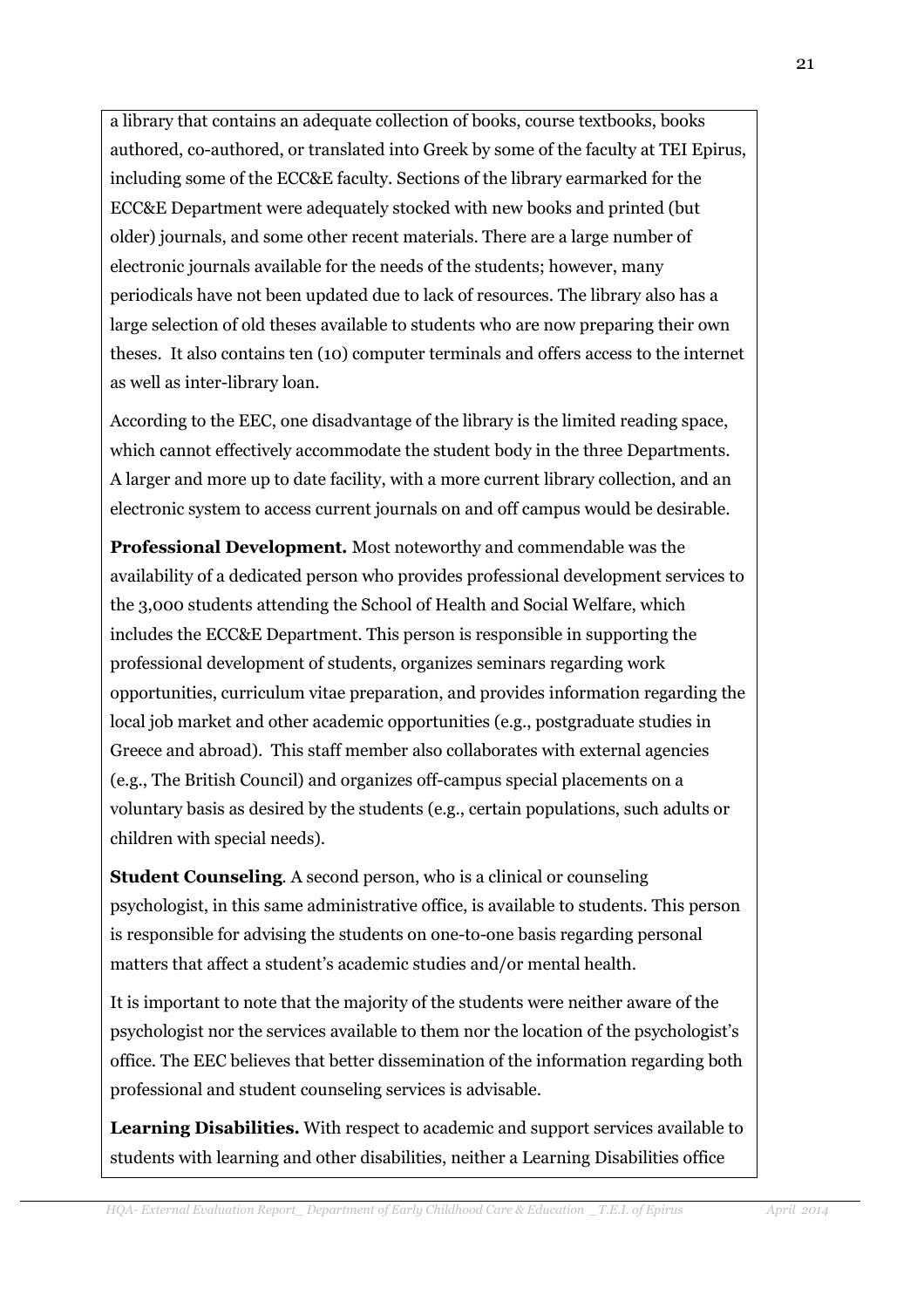nor services for students with special needs exist on the TEI-Epirus (Ioannina) campus.

Students also reported that the Department does not have a formal policy in place for students with disabilities (i.e., dyslexia and other disabilities) with respect to accommodations (i.e., alternate forms of testing, more time on examinations, etc.). This lack seems to have led to an unfortunate incident between a student and a teaching staff.

**Athletics.** The ECC&E Department offers courses in physical education. There is an athletic work-out room and a basketball gymnasium available to students for formal instruction, and recreationally--but only during business hours.

# **RESILTS**

The ECC&E Department's administrative offices were clean, bright, and nicely furnished. The ECC&E faculty reposted that the administrative staff were minimally adequate in serving the needs of a study body consisting of close to 1.000 active and inactive students.

The Department is operating with minimal resources, staff, faculty and infrastructure. The significant and drastic downsizing at the start of the academic year in September 2013 significantly compromised the Department's ability to function. Nonetheless, the remaining administrators and faculty in the ECC&E Department needed to devise an emergency plan to function during the 2013-2014 academic vear.

# **IMPROVEMENTS**

The Department devised a back-up plan to operate with minimal faculty and staff. However, there were complaints raised by the students, especially about the staff, and the level of clear and efficient communication that the students receive from them.

It was evident to the EEC that there was a significant breakdown in communication during the tumultuous period at the start of the 2013-2014 academic year. The EEC surmised that this was mainly due to the high uncertainty of staffing and course offerings based on a significant cut in resources. However, students-at-large felt that better communication and dissemination of information between staff, faculty, and students could have alleviated the significant confusion and frustration at the start of the academic year. Moreover, students indicated that an electronic mechanism to disseminate information regarding courses, cancellations, curriculum, and other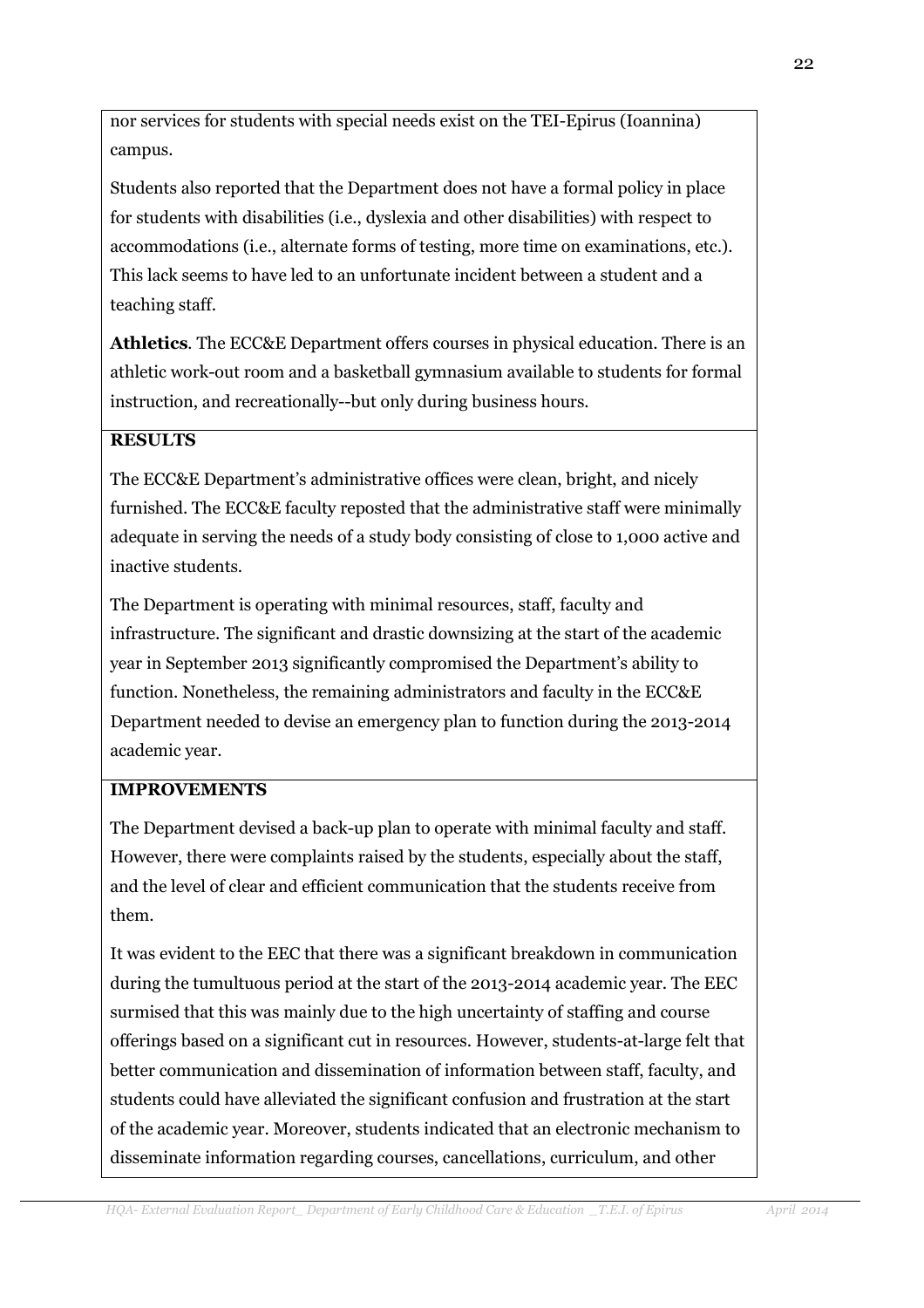issues can be achieved via email and by updating the Department's website daily and on a long-term basis.

#### Collaboration with social, cultural and production organizations

Faculty in the ECC&E Department are engaged in several interdisciplinary collaborations with other departments in the School of Health and Social Welfare as well as related departments at the University of Ioannina, alumni, off-campus supervisors, and members of the local municipality. The students, alumni and onand off-campus adjunct faculty and supervisors expressed satisfaction with the ECC&E program and the education that many of them have received.

During our visit, the EEC met with five (5) off-campus affiliates. Three of them were from the University of Ioannina (Dr. Haliasos, Associate Professor of Pediatrics; Dr. Giotsa, Assistant Professor of Social Psychology: and Dr. Sianou, Professor of Sociology of Education), one was from the Department of Nursing at TEI-Epirus (Professor Geotaky), and one was the Director of the Early Childhood and Infant Centers for Ioannina.

The collaborations between the faculty at the University of Ioannina have developed over time into full-scale teaching and some research collaboration. Some research proposals and conference organization as well as conference presentations have been the fruitful outcome of these relationships. The EEC believes that these interdisciplinary collaborations are beneficial and highly commendable. Administrators and faculty in the ECC&E Department indicated that they would like to explore stronger links and greater collaborations with related departments and faculty at the University of Ioannina.

However, the EEC believes that ECC&E faculty should further and more vigorously explore collaborations with the larger community that participates in the education and care of infants, toddlers, and preschoolers. The Department should take the initiative to disseminate current knowledge by organizing seminars, workshops, and/or public lectures for public, private, and special institutions. At the same time, this collaboration will be mutually beneficial in listening to the needs of the professionals and in adjusting its curriculum accordingly.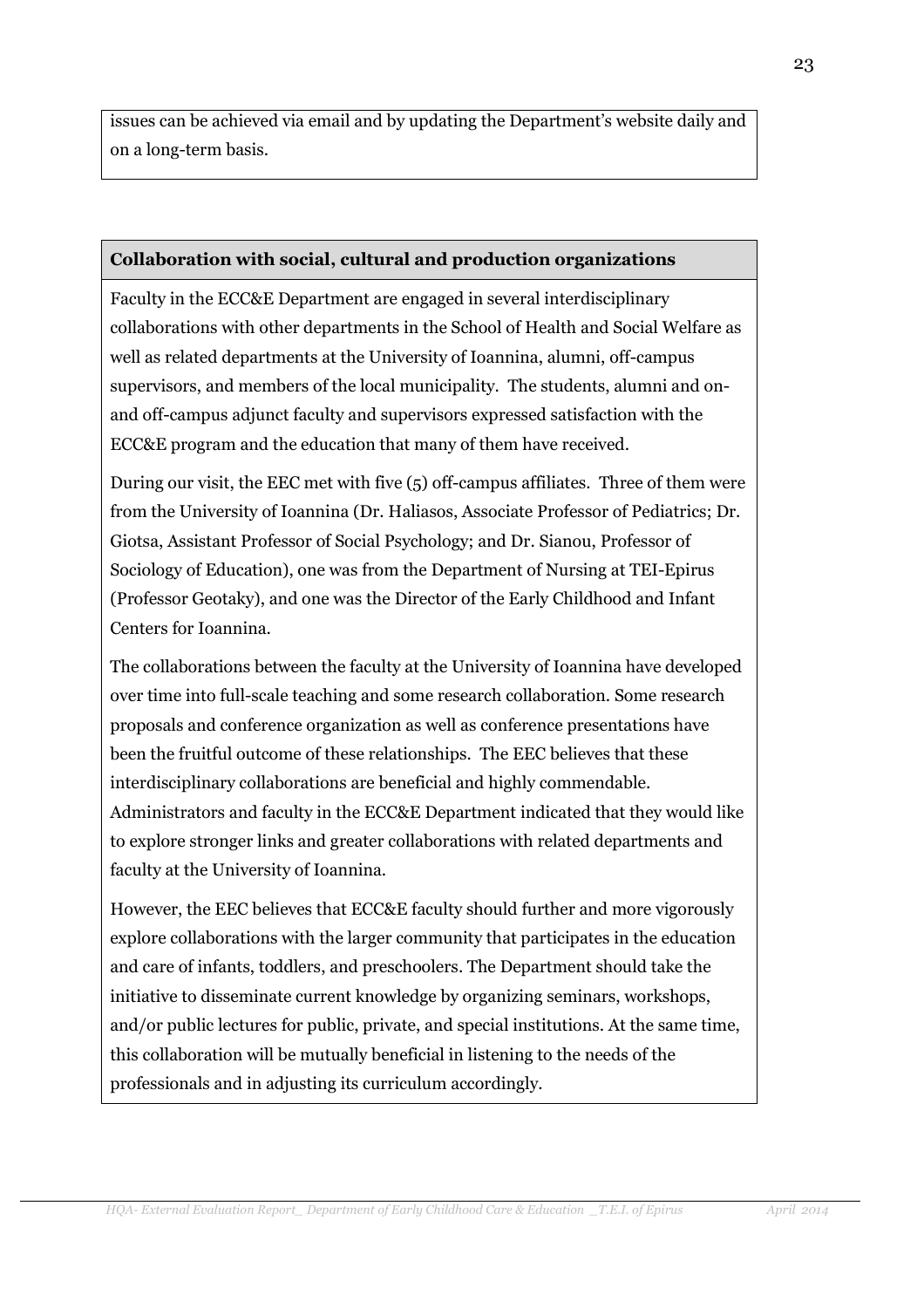### E. Strategic Planning, Perspectives for Improvement and Dealing with **Potential Inhibiting Factors**

For each particular matter, please distinguish between under- and post-graduate level, if necessary.

Short-term and long-term strategic planning seems to be currently lacking and should be an important activity of the Department. Specifically, the Department faculty should develop a vision that will guide the activities of its members in the next few years. Specific short term (5 years) and long term (10 years) goals and objectives designed to reach this vision need to be developed. These objectives should incorporate curriculum, potential future hires, as well as identifying areas that need to be strengthened. The EEC believes that only after the department has been able to strengthen its curriculum and research activities, it may want to think about exploring a master's level program.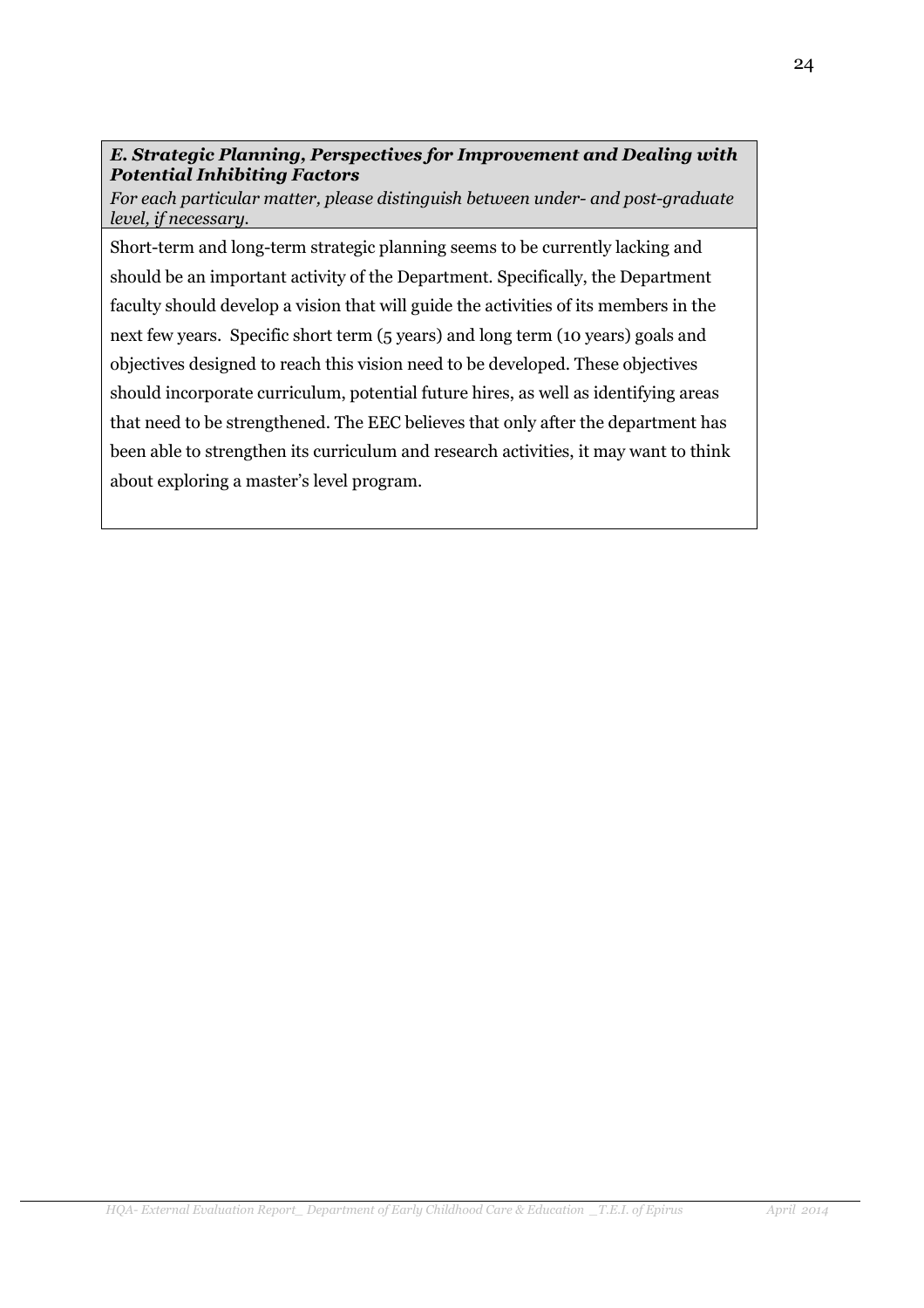#### F. Final Conclusions and recommendations of the EEC For each particular matter, please distinguish between under- and post-graduate level, if necessary.

#### **Conclusions and recommendations of the EEC**

#### **Recommendations to the State**

The ECC&E Department of the TEI-Epirus at Ioannina has a long teaching history that creates some ambiguities as to its mission and operation. It was established back in 1994, but it evolved from the School of Preschool Education (ΠΙΚΠΑ) that was in operation at Ioannina from 1955 to 1984. During the academic year of 1984-1985, the then Department of Infancy and Preschool Education at Ioannina was initially placed under the auspices of the TEI-Mesologiou, and from 1994 under the auspices of the TEI-Epirus. While up to this point, it was mainly a teaching institution for infancy and early childhood professionals, in 2001 all the TEI were incorporated as part of the higher education-technical domain, which in turn created further ambiguities regarding the mission of the Department as teaching and/or research institution.

The EEC believes that remnants of this history are reflected in the make-up of the current ECC&E faculty, in its curriculum, and in the age range that the department prepares its students to serve. Further complications are introduced by recent decisions from the Greek government as to the name of the Department (and similar ones in the country) and the age range they are supposed to serve. During our visit, we were informed that the name of the department was changed at the beginning of the 2013-14 academic year into "Preschool or Early Childhood Education" (that is, the term "infancy" was dropped), while the age range they were asked to cover was restricted from 0-3 years (instead of 0-5). A further complicating factor is that, while preschool education  $(3-5)$  is covered at the University level and it would seem logical that the care and education of the 0-3 years be covered by the ECC&E Departments; however, the care and education of young children does not end by the age of 3, but continues throughout the preschool years. Thus, creating such a division may be artificial and harmful to the care and education of young children.

In short, these are crucial issues that concern the very identity of the Department. whose solutions rest neither with the Department, nor with the TEI, but with critical decisions at the state level. We recommend to the state that such decisions be taken soon while adequate attention is paid to the full set of implications that these decisions are going to have.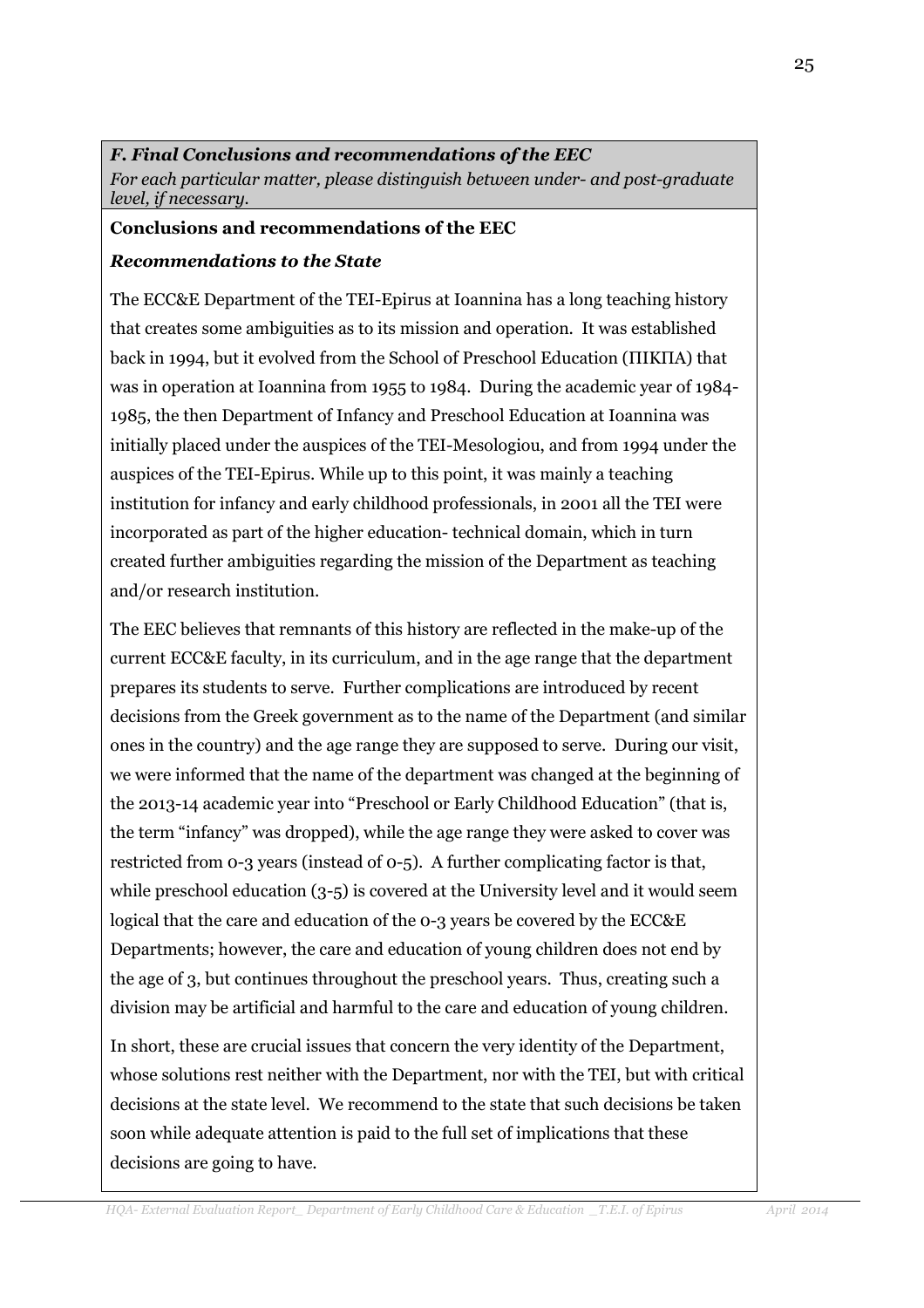The ECC&E Department experienced a significant hardship at the start of the 2013-14 academic year due to the drastic downsizing of faculty and staff to accommodate a student body of approximately 800-1000 students enrolled in this major. It is challenging to operate an academic program at this level of funding and not to experience a decline in the quality and efficiency of services provided to the students. The ECC&E Department lacks the necessary resources it needs to operate at its fullest potential.

# **Strengths of the Department**

Overall, the EEC was impressed by the quality and care with which the Department conducted the Internal Self-Evaluation and the site visit. This allowed the EEC to thoroughly assess the program.

The EEC was also impressed with the high commitment of the entire permanent and temporary faculty to teaching and to the needs of the students, especially under difficult conditions. We were particularly impressed with the combination of conceptual and practical work that the Department provided for its students and to its commitment for practical and hands-on experiences.

We commend the department faculty for its efforts, under difficult conditions, to be involved in research, and we hope they continue to do so successfully.

And finally we commend the administration of the TEI-Epirus for supporting the efforts of the School of Health and Social Welfare in creating an innovative electronic system to monitor and guide the students' progress during their final practicum work.

# **Recommendations to the Department**

**Curriculum.** Given that the early care and education of infants, toddlers, and preschool-aged children is a rapidly evolving field, the EEC encourages the Department to modify its curriculum to better meet the Department's goals and objectives.

While we recognize that there is some ambiguity, as stated above, as to the age range that the Department deals with, still the Department should articulate its curriculum with a clear aim to address the needs of infants, toddlers, and preschoolers. There is continuity in the care and education of infants and preschool children, and the department should embrace it. This must cover both theory and practice, as the Department is currently doing. And without abandoning its current strength, which is its excellent practical orientation, it must also articulate a clear theoretical basis for its curriculum so that the students can obtain a deeper understanding of their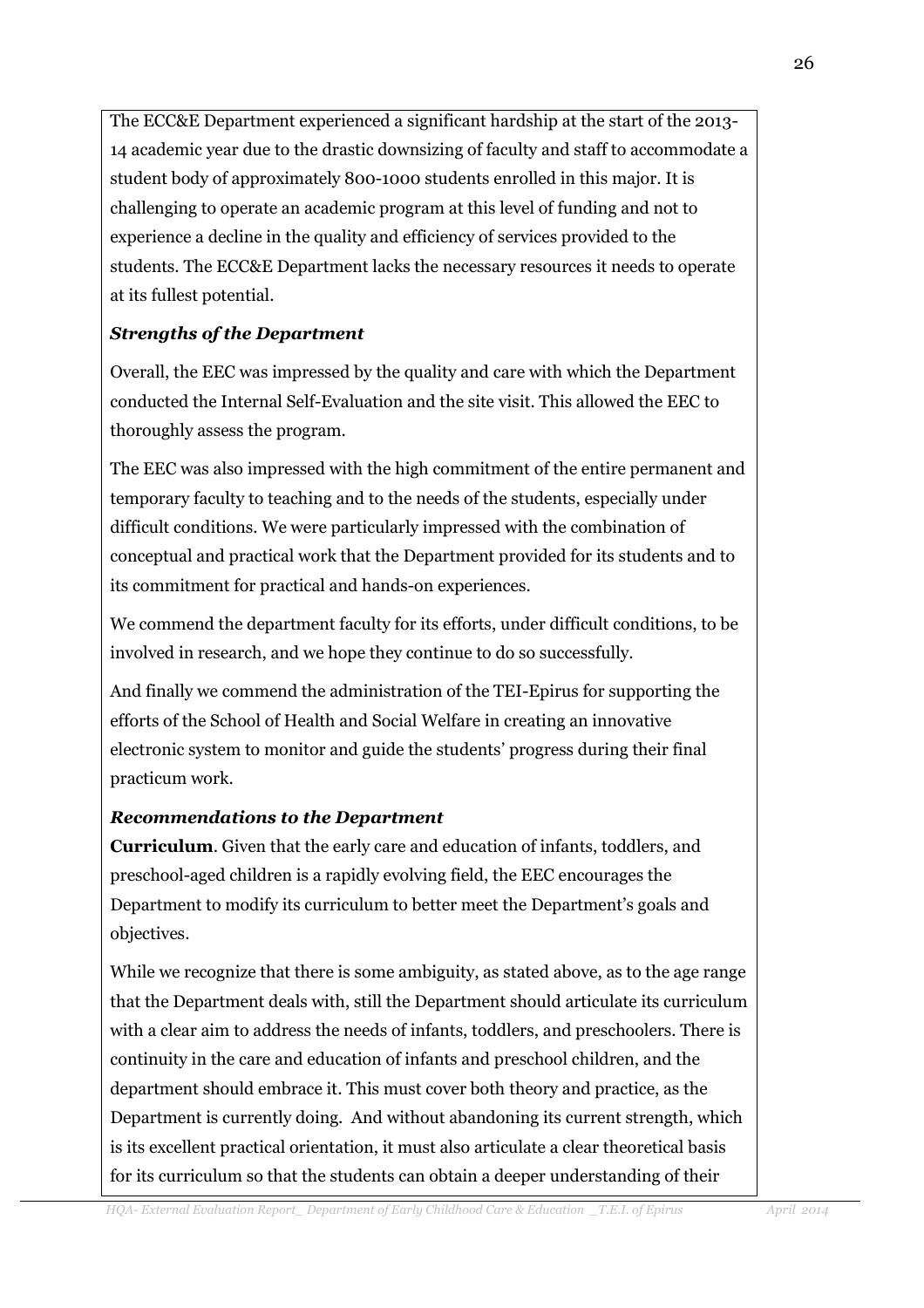profession.

The EEC recommends that the Department should further improve its curriculum by providing to the students familiarity with current conceptual frameworks as well as pedagogical practices available for the early care and education of infants, toddlers, and preschoolers. We believe that, while currently the students have good practical experience of the field, the curriculum does not appear to provide them with a rich and informed perspective of early childhood care and education curricula currently available that can strongly inform and guide their practice. The EEC recognizes that the emphasis of the current curriculum seems to be particularly hampered by the very small number of permanent faculty members as well as faculty formally trained in the field of early education and care.

Some specific recommendations include:

- The curriculum seems to lack clearly articulated pedagogical or didactical  $\bullet$ approach(es). That is, what are the objectives that an early care and education professional has based on particular pedagogical approaches, what are the strategies to achieve them, and the ways to evaluate whether one has achieved them or not.
- In depth knowledge of various pedagogical perspectives or curricular  $\bullet$ approaches: that is, their strengths, benefits, or gaps/weaknesses. (Some examples include: historical or current play-based curricula [Tools of the Mind]; Montessori; Piagetian constructivist approaches; oral language & literacy-based curricula; inquiry-based approaches that include numeracy and science, and so on).
- A more sustained focus on child-based approaches: that is, to present the specific task or issue at hand from the child's perspective--and not only from the adult's perspective (e.g., the teaching of art, music, or drama from an informed perspective of how the child perceives the world through these representational media and comes to master them.)
- Further familiarity with early care and education evidence-based practices (and thus a greater familiarity with research methodology).
- Greater emphasis on language and literacy practices as well as ways to promote richer communication among teachers and children.
- Greater emphasis on special needs children with a focus on early identification of symptoms for cognitive, language, and/or other disorders.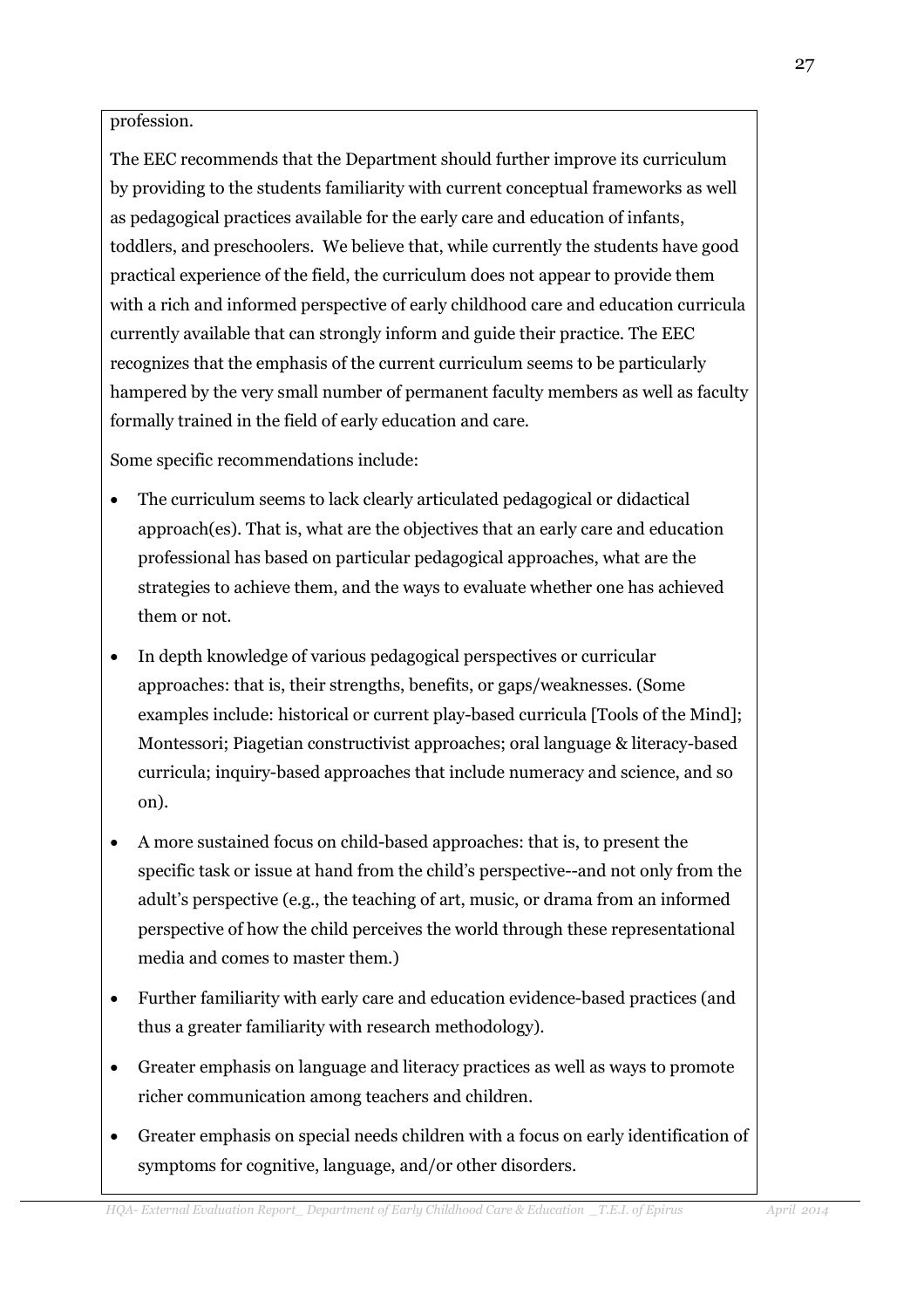**Teaching.** Although the teaching is the strong point of the Department, the EEC also has some recommendations here.

-The Department can make better use of its students, either on a paid or on a voluntary basis, for curriculum, teaching, or research purposes. In terms of curriculum and teaching, they can participate in the decision-making process, offering feedback and suggestions. In terms of research, there may be better ways to utilize the considerable effort placed on supervising senior theses so that some of the stronger students will be able to participate in research endeavors led by the faculty. This will benefit both the students and the faculty.

-The new technology regarding monitoring the practicum experience of the students should be further utilized to train students on how to create daily lesson plans that utilize clear goals and objectives as well as ways of evaluating them.

-Greater use of electronic and digital technologies to enhance learning using Moodle, e-Class or e-Learning.

**Research.** While research was not a required activity for the TEI Departments early on, recently things have changed. Many TEI departments rival their sister University departments in research outcomes. Most critically, the field of early childhood education is new in Greece and there is a need for high quality developmental research with Greek infants, toddlers, and preschoolers as well as in monitoring the development of the profession and the need and access of these services for various segments of the population.

**Professional activities.** Following recommendations mentioned to the EEC by the Department faculty, we encourage them to become leaders at the local and national level so that they can set guidelines for the implementation and accreditation of centers, both state and private, for the early care and education of infants and toddlers. They also need to create institutionally-internal research boards (probably in collaboration with the university) that have the authority to approve research projects that involve children and will also be recognized by the umbrella institution that preschools and school institutions fall under.

# **Recommendations to TEI administration**

The ECC&E Department has been struggling in recent years with unacceptably low numbers of teaching staff and a serious lack of funding. The Department needs to be supported if it is to fulfill its function as an academic and training program to educate the future workforce of infants and early care professionals.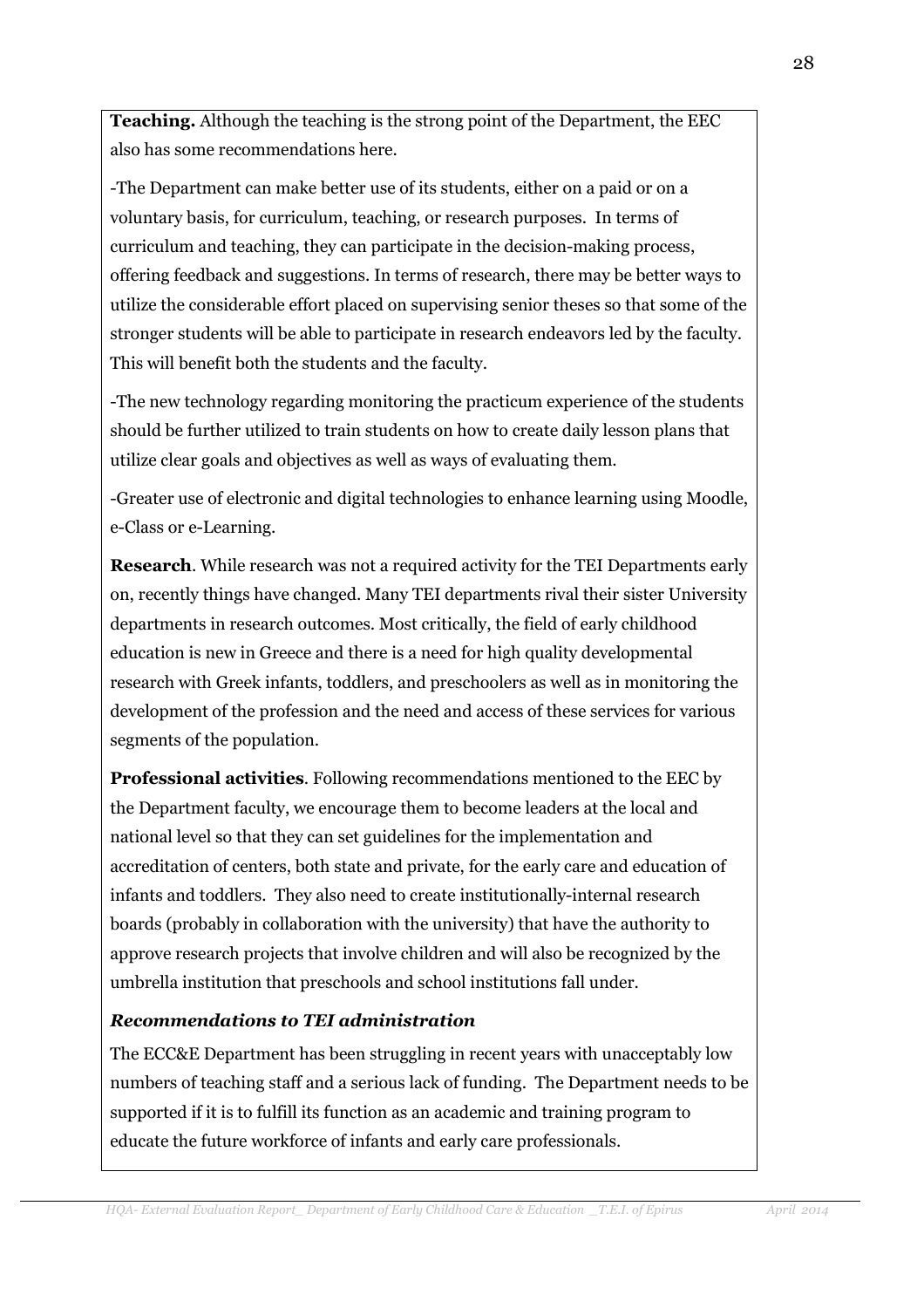The EEC also believes that, with recent and upcoming retirements, it is a unique opportunity for the Department to invigorate itself. We hope that the new slots can be filled with faculty educated more directly in the early childhood profession that is research-based. In this respect, the department can take its place in higher education that puts more emphasis on research than just teaching. And it can more fully and more effectively disseminate and educate its students in current scientific knowledge and evidence-based early childhood practices as they are rapidly accumulating.